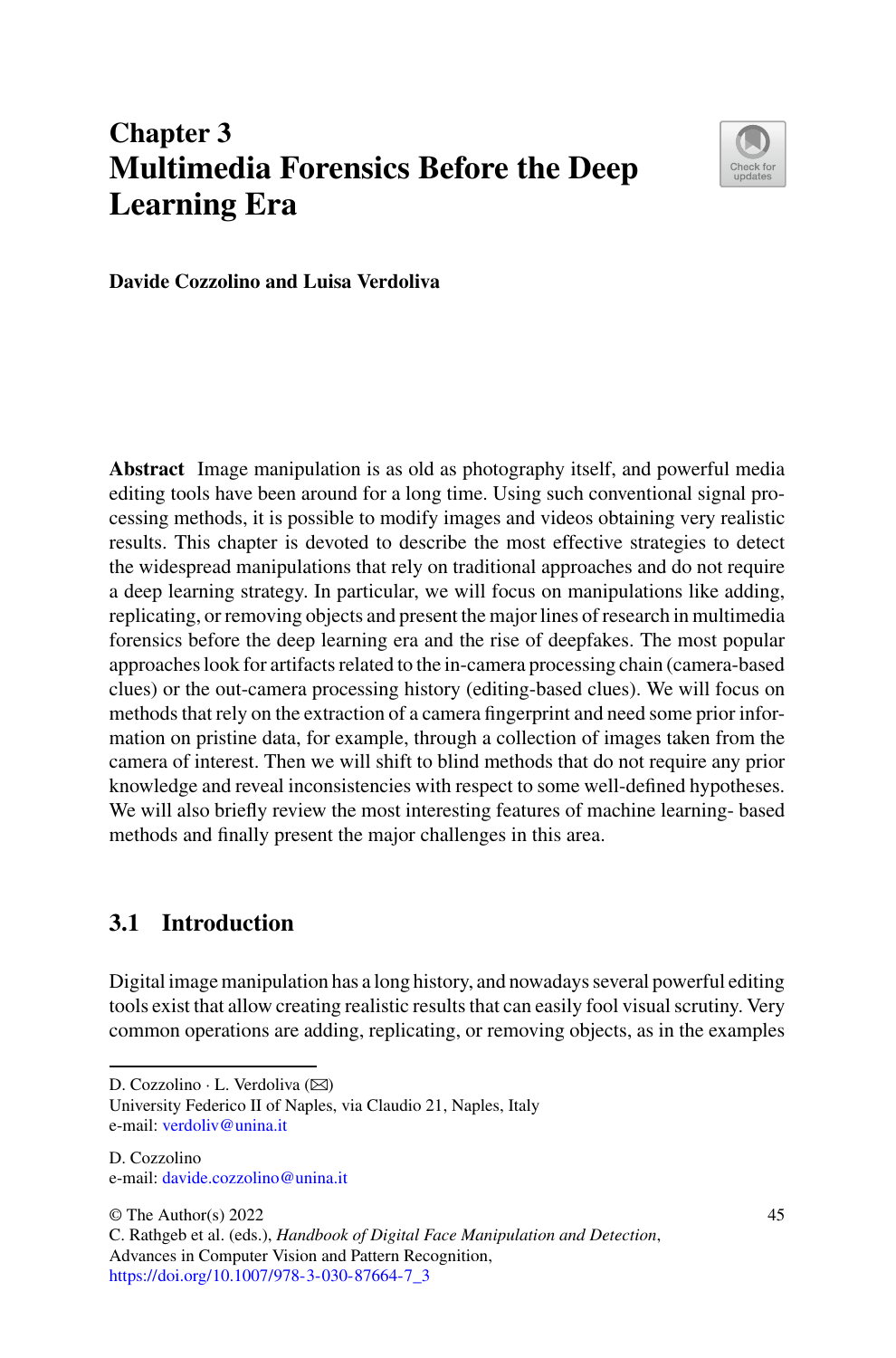

**Fig. 3.1** Examples of image manipulations carried out using conventional media editing tools. First row: adding an object (splicing), removing an object (inpainting), and duplicating an object (copy-move). Second row: corresponding binary ground truths that indicate the pixels that have been modified in the image

<span id="page-1-0"></span>of Fig. [3.1.](#page-1-0) A new object can be inserted by copying it from a different image (splicing), or from the same image (copy-move). Instead, an existing object can be deleted by extending the background to cover it (inpainting). Some suitable postprocessing, like resizing, rotation, and color adjustment, can also be applied to better fit the object to the scene, both to improve the visual appearance and to guarantee coherent perspective and scale.

In the last few years, there has been intense research toward the design of methods for reliable image integrity verification [\[63](#page-22-0)]. Some tools discover physical inconsistencies [\[39](#page-21-0), [41](#page-21-1)], regarding, for example, shadows or illumination or perspective, which may also be noticed by an attentive observer. In most cases, however, wellcrafted forgeries leave no visible traces and appear semantically correct. Nonetheless, digital manipulations typically modify the underlying statistics of the original source, leaving a trail of traces which, although invisible to the eye, can be exploited by pixel-level analysis tools. In fact, each image is characterized by a number of features which depend on the different phases of its history, from the very same acquisition process to the internal camera processing (e.g., demosaicing and compression), to all external processing and editing operations (see Fig. [3.2\)](#page-2-0). Therefore, by studying possible deviations of such features from their expected behavior, one can establish with good confidence whether image integrity has been violated.

Based on this general principle, a certain number of approaches have been proposed. For example, the acquisition process leaves on each image a "camera fingerprint", the photo-response non-uniformity noise (PRNU), unique for each specific device. Armed with this fingerprint, one can reliably discover and localize various types of attacks. It is also possible to use model-specific rather than device-specific features, related to manufacturing choices (like the color filter array) and in-camera processing (like the demosaicing algorithm) peculiar of each brand and model. As for external processing, the lion's share is taken by methods exploiting the proper-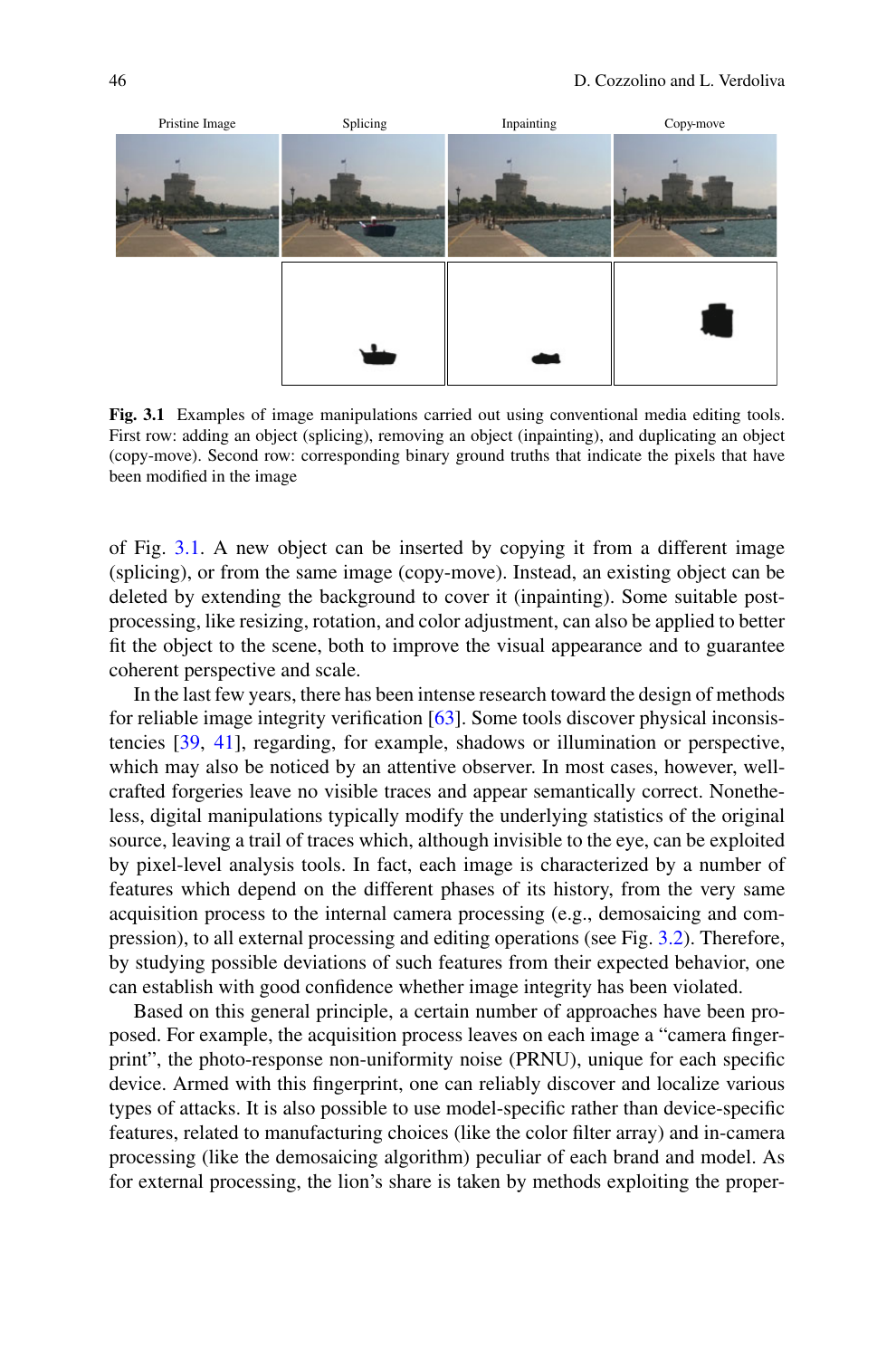

<span id="page-2-0"></span>**Fig. 3.2** An image is captured using an acquisition system whose basic components are represented in this figure (in-camera processing); the image can then be edited in several ways (out-camera processing)

ties of JPEG compression. Indeed, after a forgery is performed, the image is very often saved again in a JPEG compressed format. Therefore, by studying anomalies in DCT coefficients due, for example, to double quantization, or JPEG grid misalignments, integrity violation can be detected and localized. Finally, a very common form of forgery involves copy-moving image regions to duplicate or hide objects. The presence of identical regions in the image represents by itself a distinctive feature indicating manipulation, which may be discovered efficiently by several approaches, even in the presence of rotation, resizing, and other geometric distortions. Turning to videos, very simple manipulations consist in deleting or replicating entire frames. Of course, also in this case it is possible to insert or hide objects using more sophisticated editing tools [\[52\]](#page-21-2).

This chapter will present an overview of some of the most effective tools for image forgery detection and localization that have been proposed before the rise of deep learning. In particular, we will focus on passive methods that look at the image content and disregard the associated metadata information. The most popular approaches look for artifacts related to the in-camera processing chain (camera-based clues) or the out-camera processing history (editing-based clues). These approaches often follow a model-based paradigm typically relying on statistical analyses or are based on handcrafted features and apply more classical machine learning tools. Each method relies on its own set of hypotheses, which may or may not hold for a specific manipulation, thereby limiting its applicability to a subset of cases. For example, the camera PRNU can be reliably estimated only if the camera itself is available or a large number of images taken from it. Likewise, methods thought for copy-move discovery are obviously ineffective in the presence of a splicing. Some of them are much more general, since they are based on detecting anomalies in the noise residuals.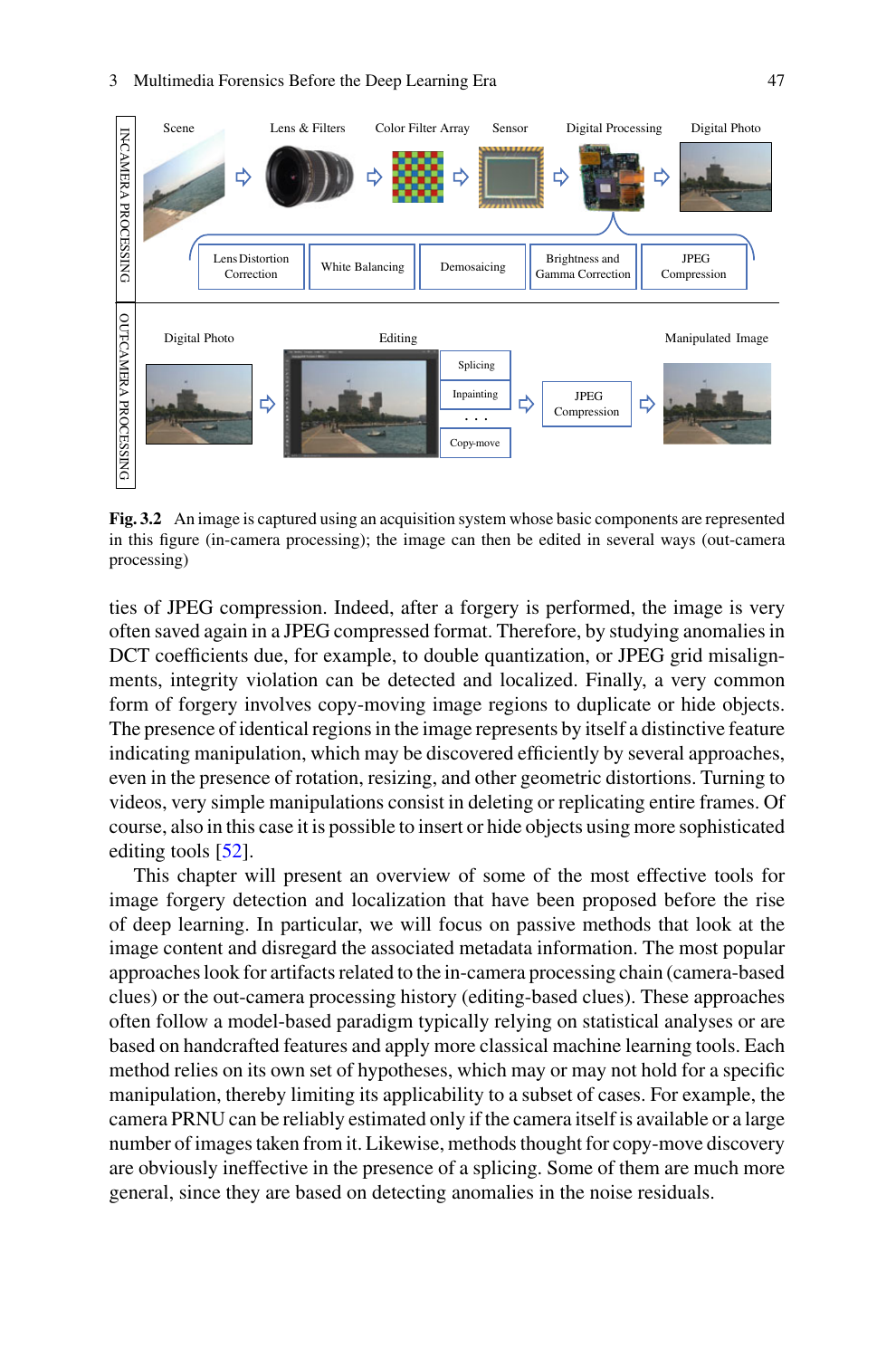A defining property of the approaches proposed so far is the prior knowledge they rely upon, which impacts their suitability for real-world applications. First, we will describe PRNU-based methods that require a collection of images taken from the camera of interest. Then we will present blind methods, where no prior knowledge is required. Finally, we will give a short review of machine learning-based methods which rely on a suitable training set comprising both pristine and manipulated data.

## **3.2 PRNU-Based Approach**

Manufacturing imperfections in the silicon wafer used for the imaging sensor generate a unique sensor pattern, called photo- response non-uniformity (PRNU) noise. It is specific to each individual camera, stable in time, and independent of the scene. All images acquired by a given camera bear traces of its PRNU pattern, hence it can be considered as a sort of camera fingerprint and used for source attribution tasks, as well as for image forgery detection. If a region of the image is tampered with, the corresponding PRNU pattern is removed, which allows one to detect the manipulation.

PRNU-based forgery detection was first proposed in [\[49](#page-21-3)], and it is based on two main steps: *(i)* the PRNU pattern is estimated off-line from a large number of images taken from the camera, and *(ii)* the target image PRNU is estimated at test time, by means of a denoising filter, and compared with the reference (see Fig. [3.3\)](#page-4-0). This approach relies on some important prior knowledge, since it assumes the availability of a certain number of images taken from the device itself. On the other hand, it is an extremely powerful approach, since it can detect every type of attack: whenever an anomaly arises due to the absence of the camera fingerprint, manipulation can be detected.

Beyond this standard methodology, there are several alternatives proposed in the literature. It is possible to model the strong spatial dependencies present in an image through a Markov Random Field so as to make joint rather than isolated decisions [\[16\]](#page-20-0), or to rely on discriminative random fields [\[12](#page-20-1)] and multi-scale analysis [\[43](#page-21-4)]. It is worth noting that the PRNU-based approach can be also extended to blind scenarios, where no prior information about the camera is known provided a suitable clustering procedure identifies the images which share the same PRNU [\[20,](#page-20-2) [21](#page-20-3)]. It is even possible to recover some information about PRNU by estimating it from a single image or a group of frames in a video [\[51](#page-21-5), [53](#page-21-6), [60\]](#page-22-1).

In the following, we will describe the basic approach proposed in [\[14](#page-20-4)]. Let *y* be a digital image, defined on a rectangular lattice  $\Omega$ , with  $y_i$  the value at site  $i \in \Omega$ , observed at the camera output, either as a single color band or the composition of multiple color bands. Let us assume in a simplified model [\[37](#page-21-7)] that *y* can be written as[1](#page-3-0)

$$
y = (1 + k)x + \theta = xk + x + \theta \tag{3.1}
$$

<span id="page-3-0"></span><sup>&</sup>lt;sup>1</sup> All the operations are intended pixel-wise.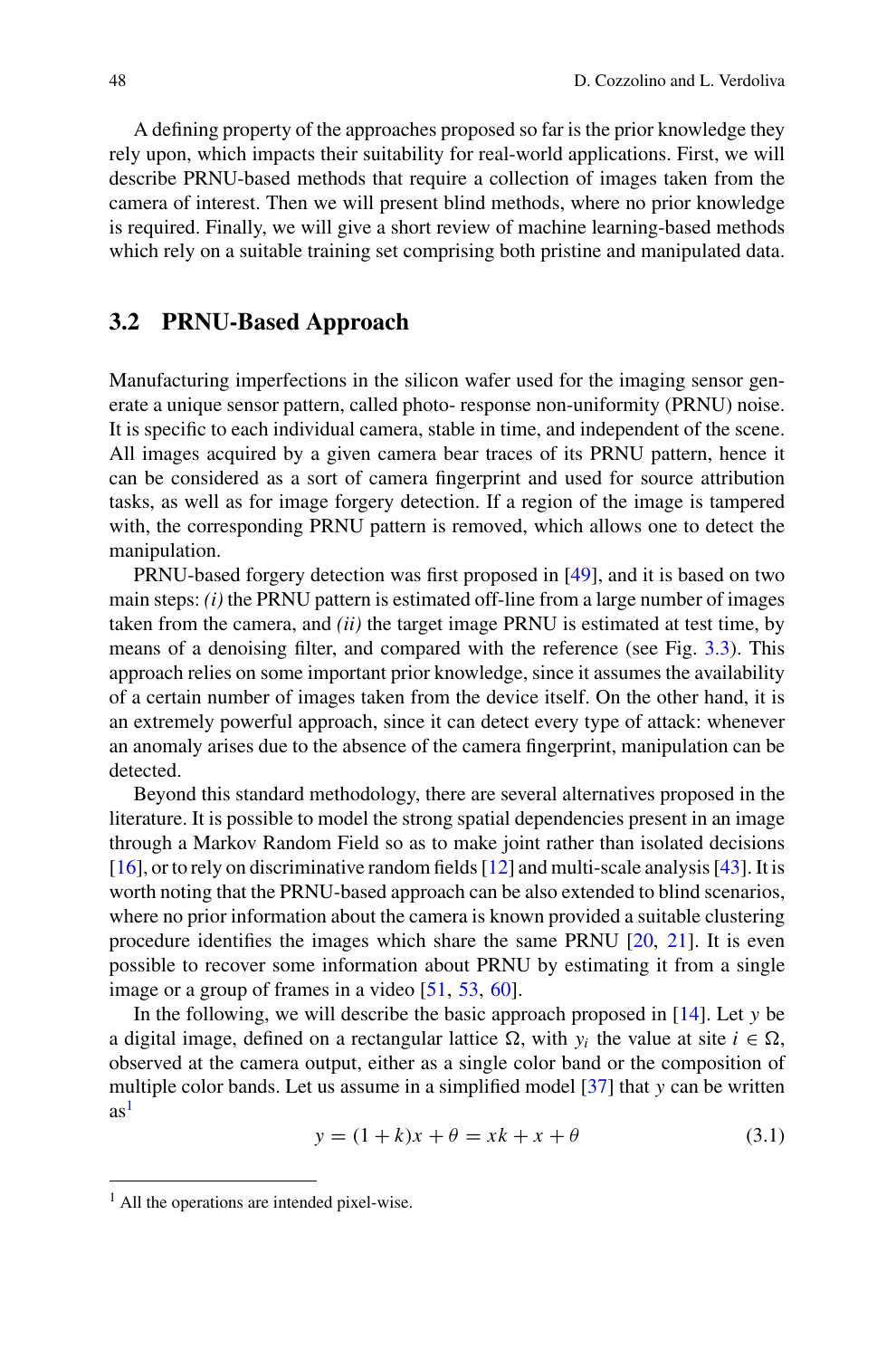

<span id="page-4-0"></span>**Fig. 3.3** PRNU-based forgery localization procedure. Top: the device PRNU pattern is estimated by averaging a large number of noise residuals. Bottom: the image PRNU pattern is estimated by denoising, and compared with the reference pattern: the low values in the correlation field suggest a possible manipulation

where *x* is the ideal noise-free image, *k* the camera PRNU, and  $\theta$  an additive noise term which accounts for all types of disturbances. The PRNU *k* is the signal of interest, very weak w.r.t. both additive noise  $\theta$  and the ideal image x. In this context also, the image *x* plays the role of unwanted disturbance, since our goal is to decide whether or not the image PRNU comes from the camera under test so as to detect possible forgeries. To increase the signal-to-noise ratio, we can subtract from *y* an also, the image *x* plays the fole of throughted this<br>theorem whether or not the image PRNU comes from the camera under test so as to detect<br>possible forgeries. To increase the signal-to-noise ratio, we can subtract from the so-called noise residual<br>*r* = *y* −  $\hat{x}$  = *x* = *y*(*y*) obtained through<br> *x* = *yk* + (*x* − *y*)*k* + (*x* −  $\hat{x}$ )

$$
r = y - \hat{x} = yk + (x - y)k + (x - \hat{x}) + \theta = yk + n
$$
 (3.2)

where, for convenience, *k* multiplies the observed image *y* rather than the unknown original *x*, and the small difference term  $(x - y)k$  has been included, together with where, for convenience, *k* i<br>original *x*, and the small d<br>the denoising error  $(x - \hat{x})$ the denoising error  $(x - \hat{x})$  and other disturbances in a single noise term *n*.

In the following, we describe in more detail the image integrity verification procedure proposed in [\[14](#page-20-4)] which comprises the following basic steps:

- estimation of the camera PRNU (off-line);
- computation of image noise residual and of derived statistics;
- sliding-window pixel-wise forgery detection test.

## *3.2.1 PRNU Estimation*

As a preliminary step, the true camera PRNU pattern should be reliably estimated. This requires that either the target camera, or a large number of photos taken by it, is available. Note that the PRNU is a deterministic signal, as opposed to the other image components, and it can be easily estimated starting from the noise residuals. In addition, one can take care of using mostly uniform images (e.g., off-focus pictures of a cloudy sky) to further improve accuracy or to use fewer images to obtain the same performance. In these conditions, the maximum likelihood estimate of the PRNU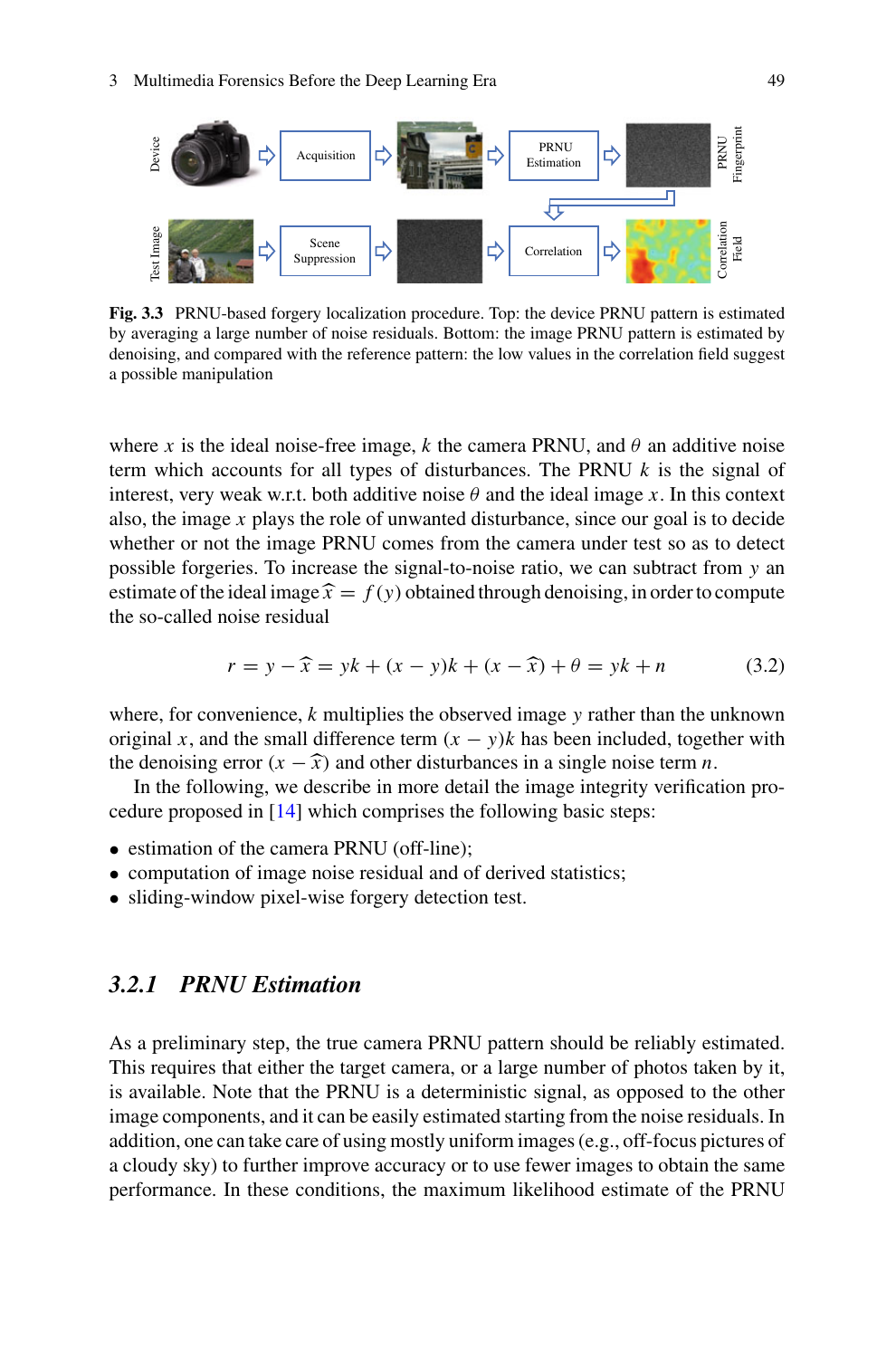from *M* given images is computed in [\[14](#page-20-4)] as<br>  $\hat{k} = \sum_{m}^{M} y_m r_m$ 

$$
\widehat{k} = \sum_{m=1}^{M} y_m r_m / \sum_{m=1}^{M} y_m^2
$$
\n(3.3)

where the weights  $y_m$  account for the fact that dark areas of the image present an attenuated PRNU and hence should contribute less to the overall estimate. Of course, this is only an estimate, however, for the sake of simplicity, we will neglect the estimation error and will assume to know the camera PRNU perfectly, that is  $\widehat{k} = k$ 

## *3.2.2 Noise Residual Computation*

In the second step of the algorithm, we compute the noise residual *r* and suppress most of the scene content by subtracting a denoised version of the image itself:

$$
r = y - f(y) = y - \hat{x}
$$
 (3.4)

where *f* denotes a denoising algorithm. Even in the best case, with perfect denoising,  $\hat{x} = x$ , the remaining noise term is likely to dominate *r* which, therefore, will be only weakly correlated with the camera PRNU. In the presence of textured areas, however, denoising is typically less accurate and some signal components leak into the residual contributing to reducing the operative SNR, to the point of making detection virtually impossible. Especially in these areas, the effectiveness of the denoising algorithm becomes crucial for the overall performance.

## *3.2.3 Forgery Detection Test*

Assuming  $z = yk$ , the detection problem can be formulated as a binary hypothesis test between hypothesis  $H_0$  and  $H_1$ . Under hypothesis  $H_0$  the camera PRNU is absent, hence the pixel has been tampered, while under hypothesis  $H_1$ , PRNU is present, hence the pixel is genuine:

$$
\begin{cases}\nH_0: r_i = n_i \\
H_1: r_i = z_i + n_i\n\end{cases} \tag{3.5}
$$

Notice that, since we focus on the detection of forgeries, denoted by the *absence* of the PRNU, the role of two hypotheses is inverted w.r.t. what is usual. The true and estimated pixel classes will be denoted by  $u_i$  an the PRNU, the role of two hypotheses is inverted w.r.t. what is usual. The true and estimated pixel classes will be denoted by  $u_i$  and  $\hat{u}_i$ , both defined in {0, 1}, while the detection test is based on the normalized correlation index between  $r_{w_i}$  and  $z_{w_i}$ , the restrictions of  $r$  and  $z$ , respectively, to a window  $W_i$  centered on the target pixel: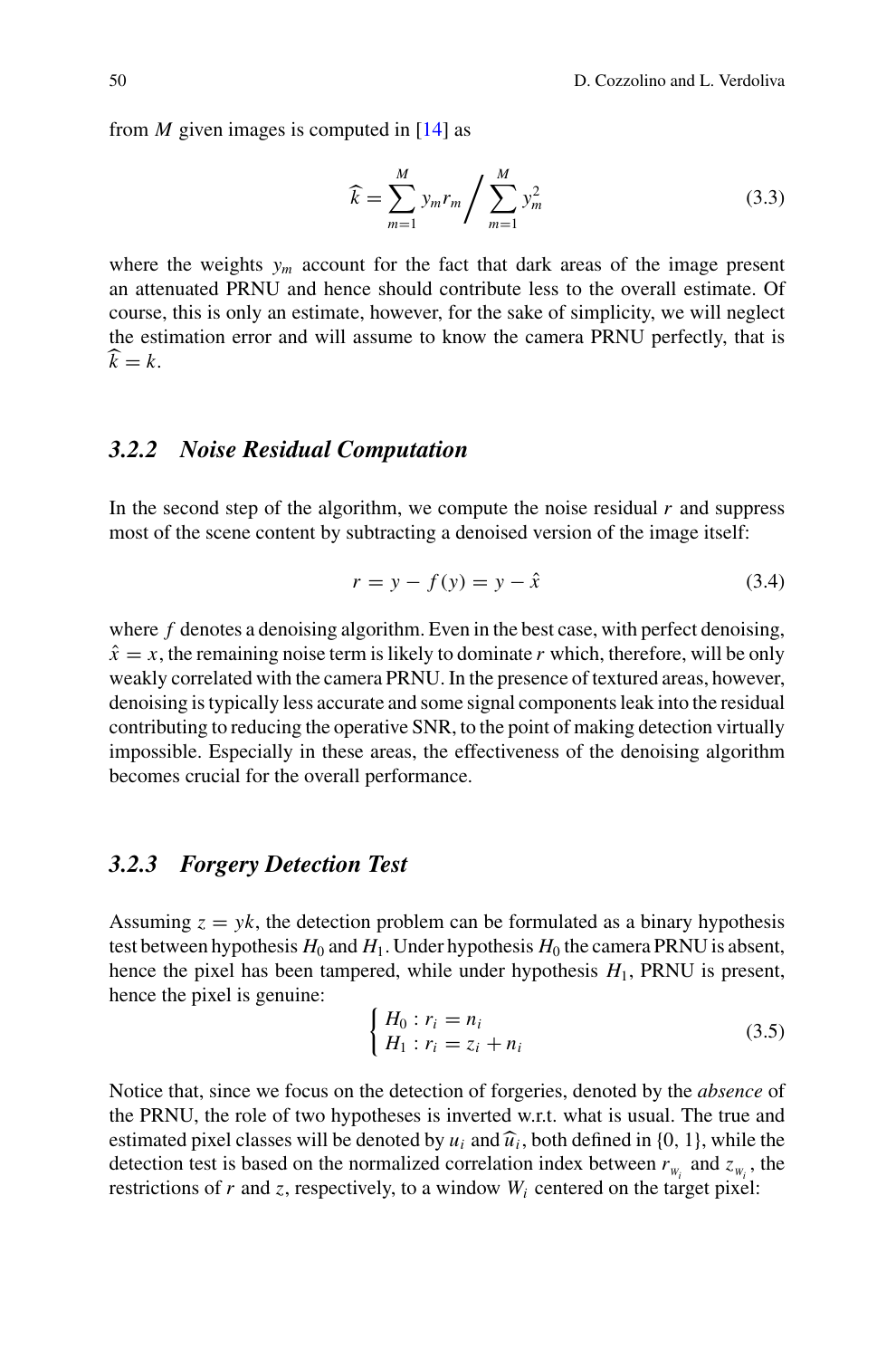#### 3 Multimedia Forensics Before the Deep Learning Era 51

<span id="page-6-1"></span>
$$
\rho_i = \text{corr}(r_{w_i}, z_{w_i}) = \frac{(r_{w_i} - \overline{r}_{w_i}) \odot (z_{w_i} - \overline{z}_{w_i})}{\|r_{w_i} - \overline{r}_{w_i}\| \cdot \|z_{w_i} - \overline{z}_{w_i}\|}
$$
(3.6)

where  $\odot$  denotes inner product, and the usual definitions hold for mean, norm, and inner product

$$
\bar{x} = \frac{1}{K} \sum_{i=1}^{K} x_i, \qquad ||x||^2 = \sum_{i=1}^{K} x_i^2, \qquad x \odot y = \sum_{i=1}^{K} x_i y_i \tag{3.7}
$$

Pixel labeling is obtained by comparing the decision statistic with a threshold  $\gamma_1$ 

$$
\widehat{u}_i = \begin{cases} 0 & \rho_i < \gamma_1 \\ 1 & \text{otherwise} \end{cases}
$$
 (3.8)

To ensure the desired false acceptance rate (FAR), which is a small probability that a tampered pixel is identified as genuine, the threshold is set using the Neyman-Pearson approach. The pdf of  $\rho$  under hypothesis  $H_0$  is estimated by computing the correlation between the camera PRNU and a large amount of noise residuals coming from other cameras, and using standard density fitting techniques. To obtain reliable estimates, rather large square blocks should be used; a dimension of  $128 \times 128$  pixels represents a good compromise [\[14\]](#page-20-4).

Once the desired FAR is fixed, the objective is to minimize the false rejection rate (FRR), which is the probability that a genuine pixel is declared tampered. This is not an easy task, since under hypothesis  $H_1$ , the decision statistic is influenced by the image content. In fact, even in the absence of forgery, the correlation might happen to be very low when the image is dark (since *y* multiplies the PRNU), saturated (because of intensity clipping), or in very textured areas where denoising typically does not perform well and some image content leaks into the noise residual. One possible solution to this problem is to include a "predictor" [\[14\]](#page-20-4), which based on local images features, such as texture, flatness, and intensity, computes the expected possible solution to this problem is to include a "predictor" [14], which based on local images features, such as texture, flatness, and intensity, computes the expected value  $\hat{\rho}_i$  of the correlation index under hypot that, even for a genuine pixel, one could not expect a correlation index much larger than 0, the pixel is labeled as genuine, the less risky decision, irrespective of the value of  $\rho_i$ . Therefore, the test becomes<br>  $\hat{\rho}_i = \int 0 \quad \rho_i < \gamma_1$  AND  $\hat{\rho}_i > \gamma_2$  (3.0) value of  $\rho_i$ . Therefore, the test becomes

<span id="page-6-0"></span>
$$
\widehat{u}_i = \begin{cases}\n0 & \rho_i < \gamma_1 \text{ AND } \widehat{\rho}_i > \gamma_2 \\
1 & \text{otherwise}\n\end{cases}
$$
\n(3.9)

The second threshold  $\gamma_2$  is chosen heuristically by the user and separates, in practice, reliable regions from problematic ones. It is worth underlining that the refined decision test [\(3.9\)](#page-6-0) can only reduce the false rejection rate but does not increase (actually it might reduce) the probability of detecting an actual forgery. In addition, the choice of the threshold itself is not obvious and can significantly impact the performance. Note also that the final binary map needs some post-processing operations to remove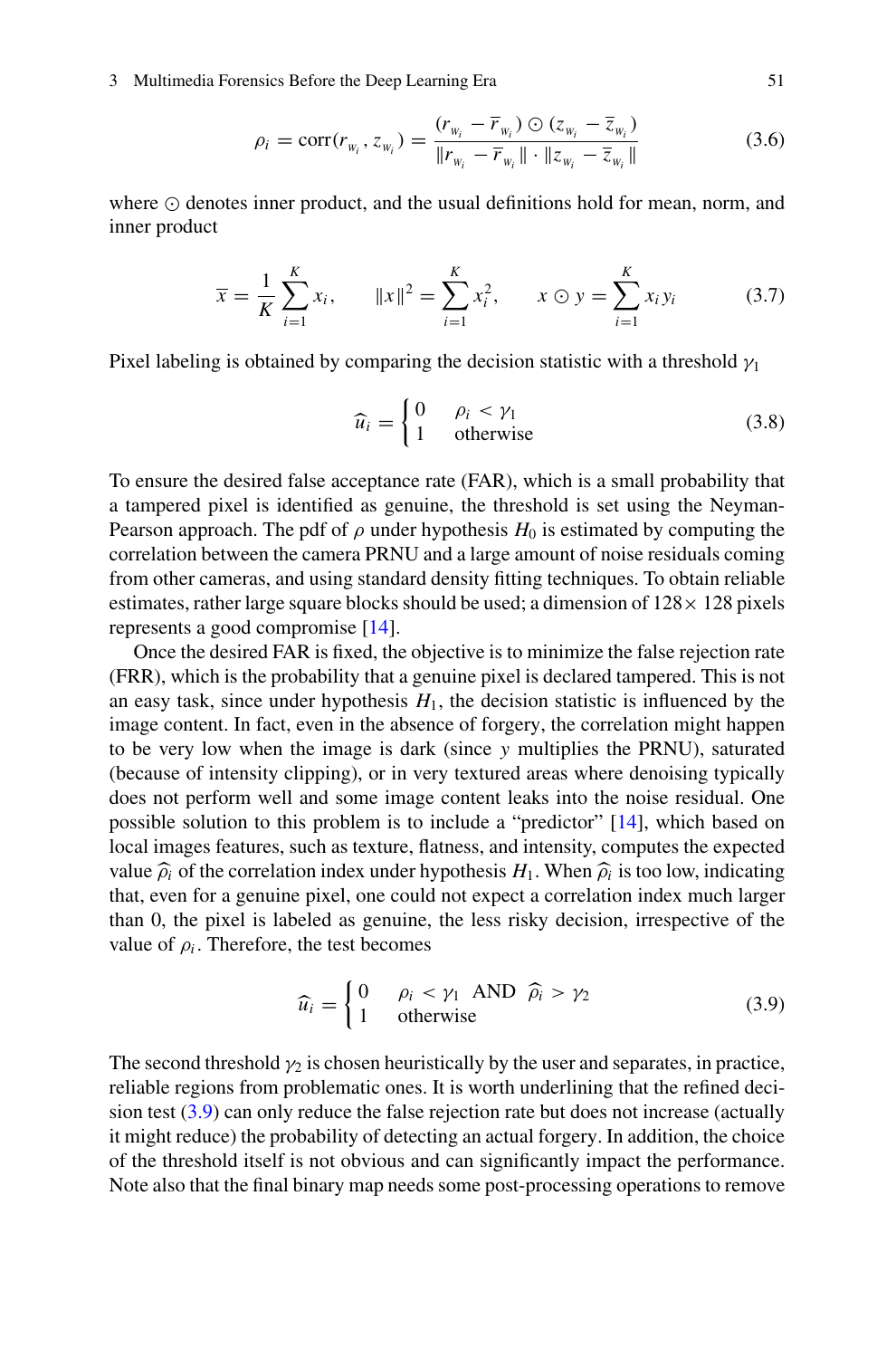random errors and better define the shape of the forgery. This is typically done by means of morphological filtering.

## *3.2.4 Estimation Through Guided Filtering*

As already highlighted in the previous section, a major issue with PRNU-based analysis is the impossibility to perfectly denoise the image. As a consequence, the noise residual contains traces of the image content that increase the false acceptance rates. To address this problem, it is possible to improve the denoising algorithm as done in [\[15](#page-20-5)], where wavelet-based denoising has been replaced by a nonlocal approach. Another possibility is to rely on the use of guided filtering [\[17](#page-20-6)], a strategy that turns out to be especially helpful when small forgeries are present.

In order to better understand this approach, we will elaborate some more on Eq. [\(3.6\)](#page-6-1) and introduce some simplifications. First of all, we neglect the means (which are typically negligible) and, considering that the terms at the denominator serve only to normalize the correlation, focus on the scalar product on the numerator. Remember that  $z = yk$  is the camera PRNU multiplied point-wise by the input image and, likewise,  $r = hy + n$  is the noise residual, with h the observed PRNU which might or might not coincide with *k*. Therefore, if we divide all terms point-wise by *y*, we obtain the quantity

<span id="page-7-0"></span>
$$
\tau_i = \frac{1}{|W_i|} \sum_{j \in W_i} \frac{r_j}{y_j} \frac{z_j}{y_j} = \frac{1}{|W_i|} \sum_{j \in W_i} \left( h_j + \frac{n_j}{y_j} \right) k_j \tag{3.10}
$$

By defining a new noise field  $\eta = nk/y$ , and introducing generic weights  $\omega_{ij}$ , Eq.  $(3.10)$  becomes  $reld \eta = r$ <br> $\tau_i = \sum$ 

$$
\tau_i = \sum_{j \in W_i} \omega_{ij} (h_j k_j + \eta_j) \tag{3.11}
$$

This can be interpreted as the linear filtering of the image *hk* affected by the additive noise  $\eta$ . In Eq. [\(3.10\)](#page-7-0), the weights are all equal to one  $1/|W_i|$ , hence, a simple boxcar filtering is carried out.

Assuming that the whole analysis window is homogeneous, either genuine  $(h = k)$ or forged ( $h \neq k$ ) and, for the sake of simplicity, that *y* is constant over the window, so that  $E[\eta_i] = \sigma_{\eta}^2$ , we can characterize the random variable  $\tau$  as *E* sake of sin strategize

$$
E[\tau] = \begin{cases} \langle k^2 \rangle_i & h = k \\ 0 & h \neq k \end{cases}
$$
 (3.12)

$$
VAR[\tau] = \sigma_{\eta}^2 \sum_{j} \omega_{ij}^2
$$
 (3.13)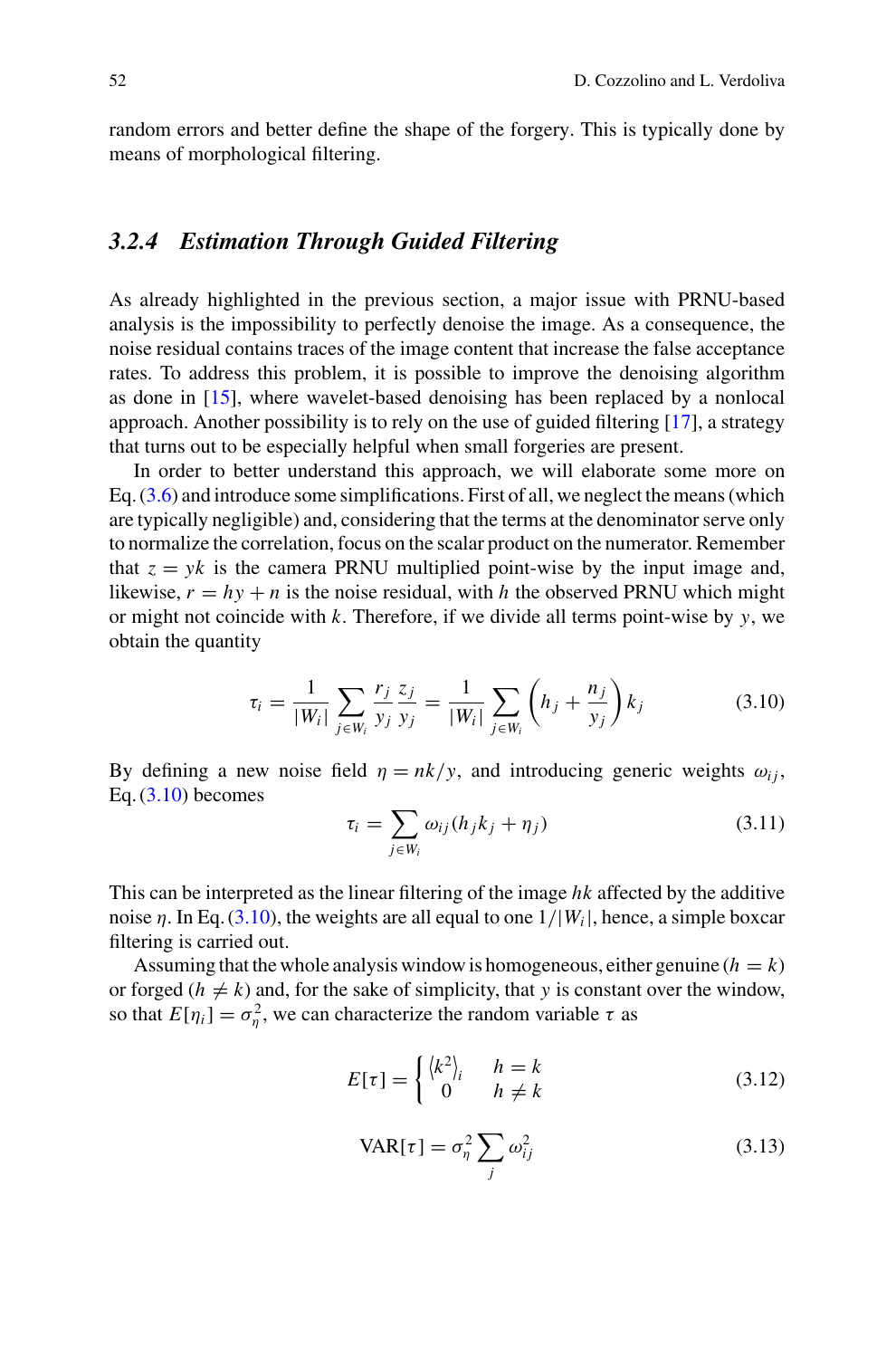3 Multimedia Forensics Before the Deep Learning Era 53<br>where  $\langle k^2 \rangle$  is the power of the camera PRNU estimated over *W<sub>i</sub>*. In this condition, using uniform weights  $\omega_{ii} = 1/|W_i|$  is indeed optimal, as it minimizes the variance of the estimate, and maximizes the probability of deciding correctly. However, if some of the predictor pixels are not homogeneous with the target, that is, forged instead of genuine or vice versa, the estimate will suffer a systematic bias, namely the means will the estimate, and maximizes the probability of deciding correctly. However, if some<br>of the predictor pixels are not homogeneous with the target, that is, forged instead of<br>genuine or vice versa, the estimate will suffer a performance. In this case, the uniform weights are no more optimal, in general, and one should instead reduce the influence of heterogeneous pixels by associating a small or even null weight with them. This is exactly the problem of small-size forgeries. By using a large analysis window with fixed weights, we happen to include pixels of different nature, and the decision variable becomes strongly biased and basically useless, even in favorable (bright, smooth, and unsaturated) areas of the image. If we could find and include in the estimation only predictors homogeneous with the target, all biases would disappear, at the cost of an increased estimation variance.

The bias/variance trade-off is indeed well-known in the denoising literature. This problem has received a great deal of attention, recently, in the context of nonlocal filtering, where predictor pixels are weighted based on their expected similarity with the target. The similarity, in its turn, is typically computed by comparing patches of pixels centered on the target and the predictor pixels, respectively. This approach cannot work with our noise-like input image, *r z*, as it lacks the structures necessary to compute a meaningful similarity measure. However, we can take advantage of the original observed image *y*, using it as a "pilot" to compute similarities, and applying the resulting weights in the actual filtering of the *r z* field. This basic idea is implemented in [\[17](#page-20-6)] by means of guided filtering, a recently proposed technique which implements nonlocal filtering concepts by leveraging heavily on the use of a pilot image associated with the target image [\[34\]](#page-21-8).

In Fig. [3.4,](#page-9-0) we show the detection performance, measured in terms of probability of detection  $P_D$  versus probability of false alarm  $(P_{FA})$ , obtained when a square forgery is placed at the center of the image. The performance obtained with the plain boxcar filter (left) and guided filtering (right) is almost the same when large forgeries are considered ( $128 \times 128$  pixels). However, guided filtering becomes more and more preferable as the forgeries become smaller, up to the limiting case of  $48 \times 48$  pixels. This is also clear from the examples shown in Fig. [3.5,](#page-9-1) where the correlation field shows the ability of guided filtering to detect even very small forgeries, which are completely lost using boxcar filtering.

### **3.3 Blind Methods**

Blind approaches do rely exclusively on the media asset under analysis and reveal inconsistencies with respect to some well-defined hypotheses. In particular, they look for a number of specific artifacts originated by in-camera or out-camera processing (Fig. [3.2\)](#page-2-0). For example, the demosaicing algorithm is typically different for different camera models. Therefore, when a manipulation involves the composition of parts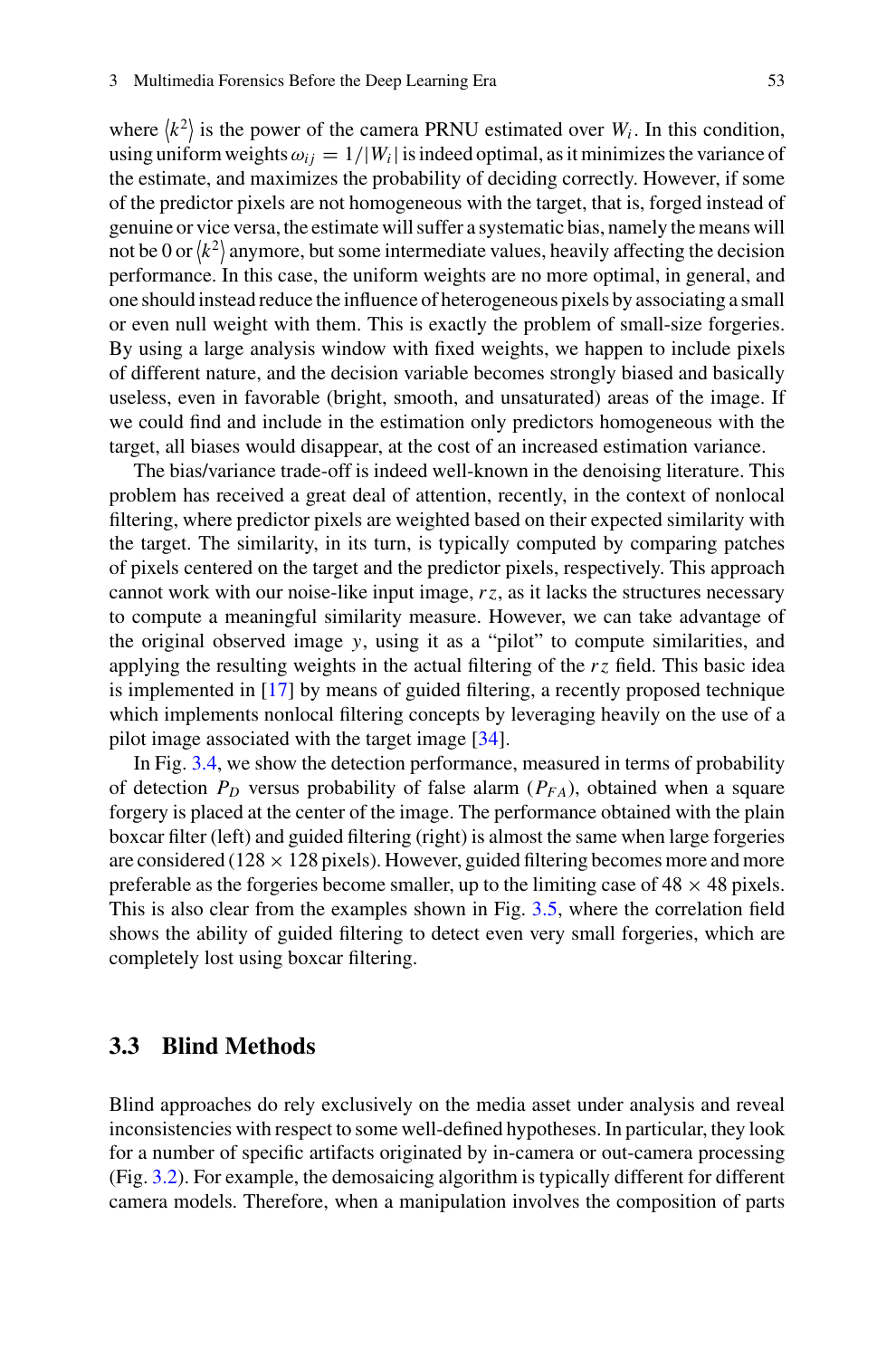

<span id="page-9-0"></span>**Fig. 3.4** ROCs obtained with boxcar filtering (left) and guided one (right) by varying the forgery size. Each ROC is the upper envelope of pixel-level  $(P_D, P_{FA})$  points obtained as the algorithm parameters vary. We used a test set of 200 uncompressed  $768 \times 1024$ -pixel images with a square forgery at the center, drawn at random from a different image



<span id="page-9-1"></span>**Fig. 3.5** Comparison between boxcar and guided filtering. From left to right: forged image, ground truth, and the correlation field computed using boxcar and guided filtering

of images acquired from different models, demosaicing-related spatial anomalies arise. Likewise, the out-camera editing process may introduce a specific correlation or disrupt fingerprint-like camera-specific patterns. Of course, most of these traces are very subtle and cannot be perceived at a visual inspection. However, once properly emphasized, they represent a precious source of information to establish digital integrity.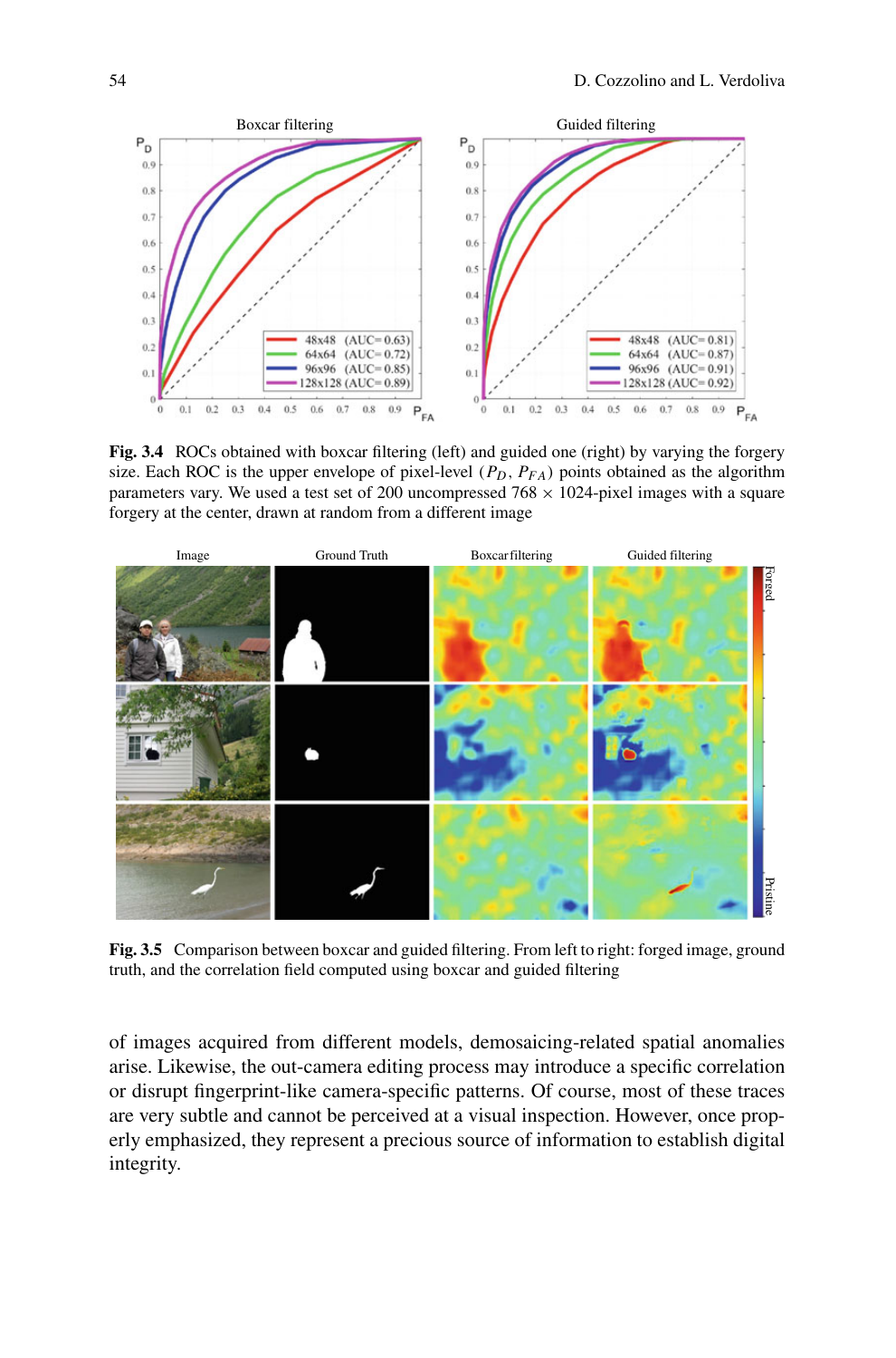For example, most digital cameras use a color filter array (CFA), with a periodic pattern, so that each individual sensor element records light only in a certain range of wavelengths (i.e., red, green, and blue). The missing color information is then interpolated from surrounding pixels, an operation known as demosaicing. This process introduces a subtle periodic correlation pattern in all acquired images. Whenever a manipulation occurs, this periodic pattern is perturbed. In addition, since CFA configuration and interpolation algorithms are specific to each camera model [\[8,](#page-19-0) [11](#page-20-7)], when a region is spliced in a photo taken by another camera model, its periodic pattern will appear anomalous. One of the first methods to exploit these artifacts was proposed by Popescu and Farid [\[57](#page-22-2)] back in 2005, based on a simple linear model to capture periodic correlations. Of course, periodic signals produce strong peaks in the Fourier domain. The problem can be also recast in a Bayesian framework, as proposed in [\[29\]](#page-20-8), obtaining a probability map in output which allows for fine-grained localization of image tampering.

In the following, we will describe blind approaches that rely on noise patterns, compression, and editing artifacts.

## *3.3.1 Noise Patterns*

Instead of focusing on a specific camera artifact, a more general approach is to highlight noise artifacts introduced by the whole acquisition process, irrespective of their specific origin. The analysis of *local* noise level may help reveal splicings, as shown in [\[50](#page-21-9), [56\]](#page-21-10), because different cameras are characterized by different intrinsic noise.

To define expressive features that are able to capture traces left locally by incamera processing, in [\[23](#page-20-9)] the high-pass noise residual of the image is used and then co-occurrence-based features are extracted to capture local correlations. These features, known as rich models, are inspired by the work done in steganalysis [\[30](#page-20-10)], which pursue a very similar goal, i.e., detecting hidden artifacts in the signal. These features have been used successfully in a supervised learning setting for the detection task of the first IEEE IFS-TC Image Forensics Challenge [\[19,](#page-20-11) [20](#page-20-2)]. To form the noise residual image,*r*, only a linear high-pass filter of the third order has been considered of all the models proposed in [\[30](#page-20-10)]. In formulas

$$
r_{ij} = x_{i,j-1} - 3x_{i,j} + 3x_{i,j+1} - x_{i,j+2}
$$
 (3.14)

where  $x$  and  $r$  are the original image and the noise residual, respectively, and  $i$ ,  $j$ indicate spatial coordinates. The next step is to compute residual co-occurrences along the vertical and horizontal directions. First of all, residuals are quantized, using a very small number of bins to obtain a limited feature length and then truncated as

$$
\widehat{r}_{ij} = \text{trunc}_{T}(\text{round}(r_{ij}/q)) \tag{3.15}
$$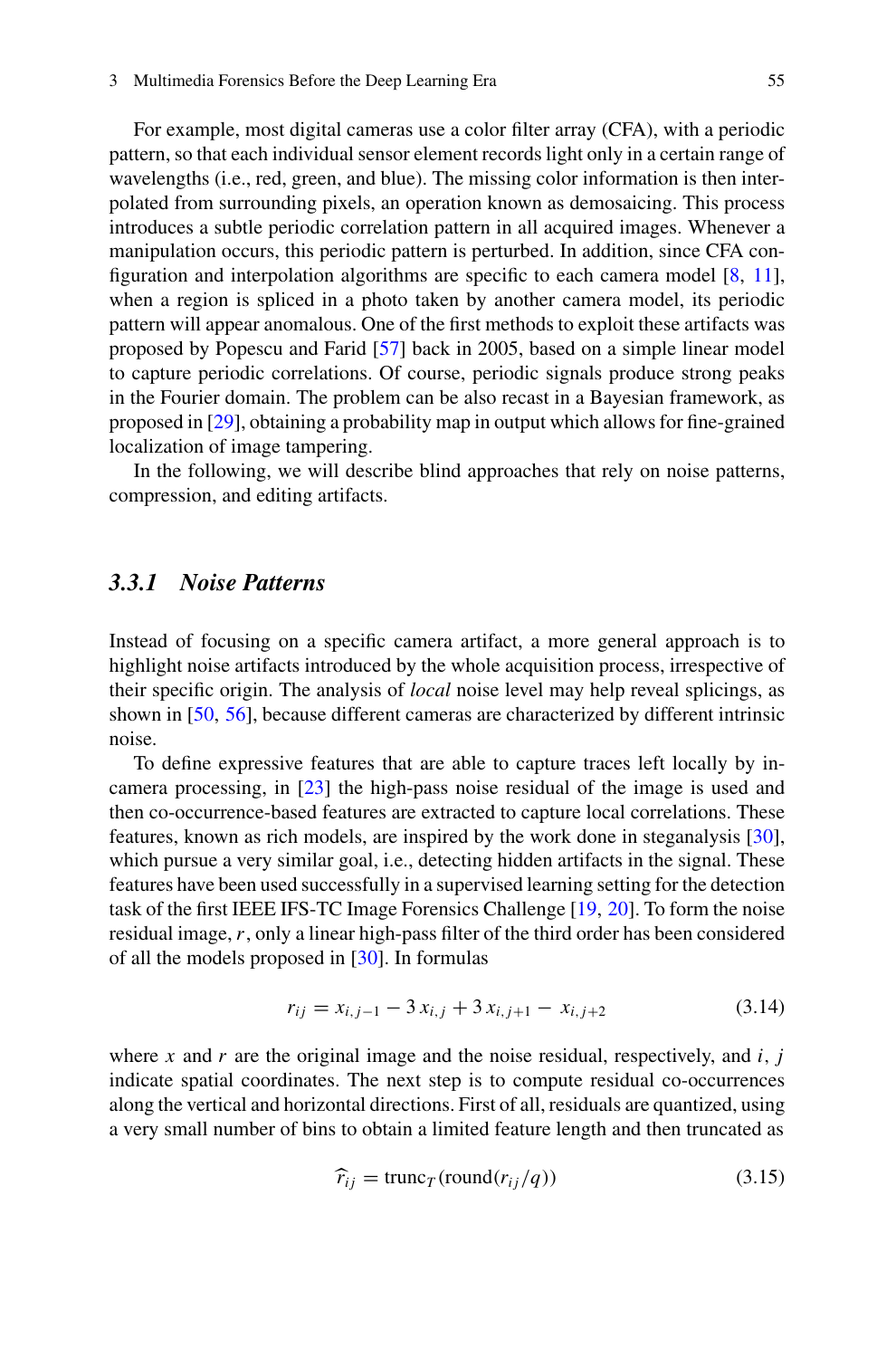

<span id="page-11-0"></span>**Fig. 3.6** Block diagram for computing residual co-occurrences: high-pass filtering, quantizationtruncation operation, and the computation of the co-occurrence histogram

with  $q$  the quantization step and  $T$  the truncation value. Co-occurrences are computed on four pixels in a row, that is,<br> $C(k_0, k_1, k_2, k_3) =$ 

$$
C(k_0, k_1, k_2, k_3) =
$$
  

$$
\sum_{i,j} I(\widehat{r}_{i,j} = k_0, \widehat{r}_{i+1,j} = k_1, \widehat{r}_{i+2,j} = k_2, \widehat{r}_{i+3,j} = k_3)
$$

where  $I(A)$  is the indicator function of event A, equal to 1 if A holds and 0 otherwise. The homologous column-wise co-occurrences are pooled with the above based on symmetry considerations. A block diagram is presented in Fig. [3.6.](#page-11-0)

Different from [\[30](#page-20-10)], the normalized histograms are passed through a square-root non-linearity, to obtain a final feature with unitary L2 norm. In fact, in various contexts, such as texture classification and image categorization, histogram comparison is performed by measures such as  $\chi^2$  or Hellinger that are found to work better than the Euclidean distance. After square rooting, the Euclidean distance between features is equivalent to the Hellinger distance between the original histograms. We consider two different scenarios for image forgery localization, supervised and unsupervised. In both cases, we will follow an anomaly detection rule, building a model for the host-camera features based on a fraction of the image under analysis.

• *Supervised scenario.* In this case, the user is required to select a bounding box, which will be subject to the analysis, while the rest of the image is used as a training set. In Fig. [3.7,](#page-12-0) we show some examples where some specific areas of the images are selected and then analyzed. The analysis is carried out in sliding-window modality, using blocks of size  $W \times W$ , from which the normalized histogram of co-occurrences, **h**, is extracted. The *N* blocks taken from the training area are used to estimate in advance mean  $\mu$  and covariance  $\Sigma$  of the feature vector: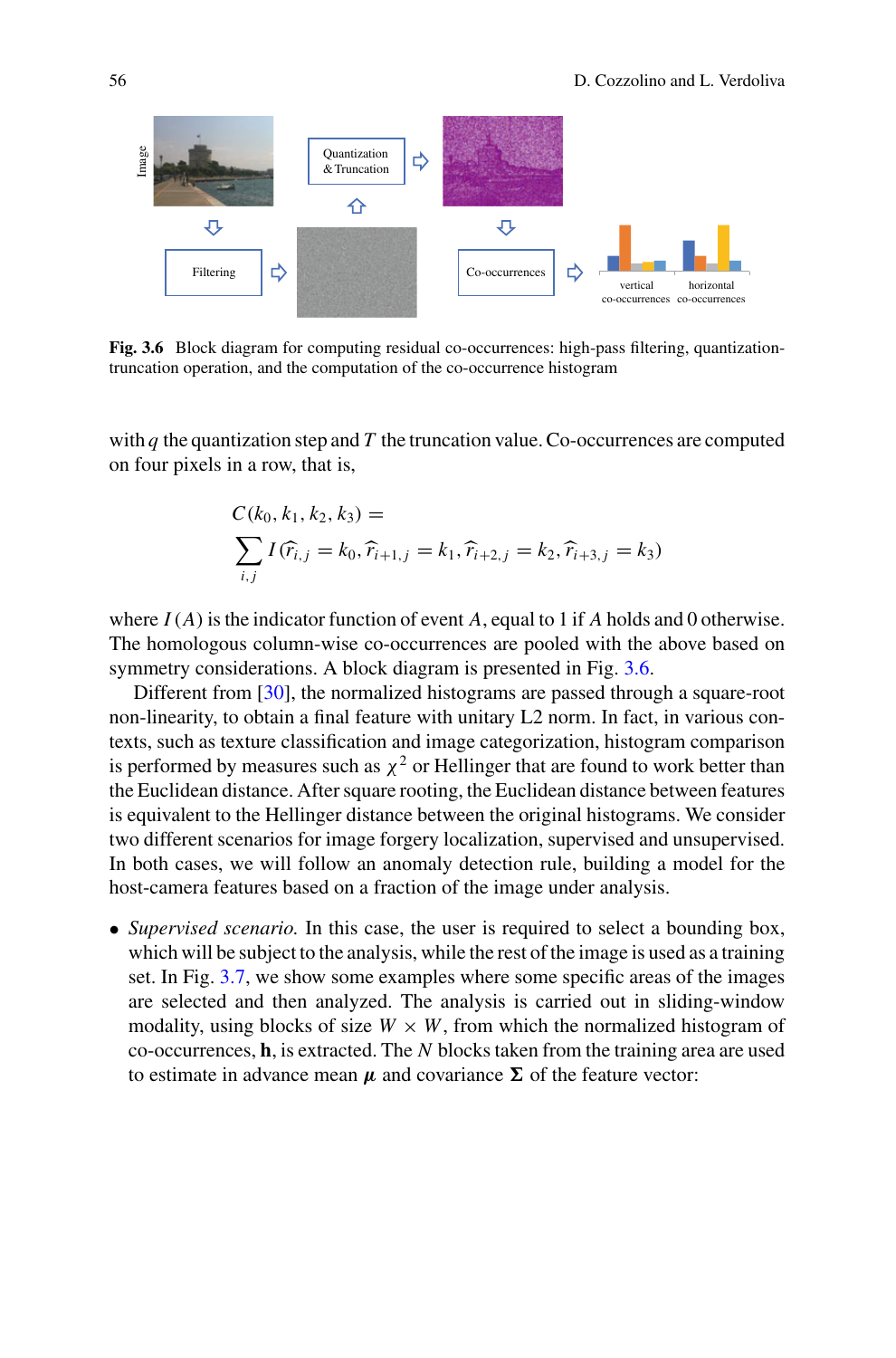

**Fig. 3.7** Detecting noise artifacts in supervised modality. If a suspicion region is present, the analysis can be restricted to the region of interest (RoI), and the rest of the image is used as a reference for the pristine data

<span id="page-12-0"></span>
$$
\mu = \frac{1}{N} \sum_{n=1}^{N} \mathbf{h}_{n}
$$
\n(3.16)

$$
\Sigma = \frac{1}{N} \sum_{n=1}^{N} (\mathbf{h_n} - \boldsymbol{\mu}) (\mathbf{h_n} - \boldsymbol{\mu})^{\mathrm{T}}
$$
 (3.17)

Then, for each block of the test area, the associated feature **h**<sup>'</sup> is extracted, and its Mahalanobis distance w.r.t. the reference feature *μ* is computed

$$
D(\mathbf{h}', \mu; \Sigma) = (\mathbf{h}' - \mu)^{\mathrm{T}} \Sigma^{-1} (\mathbf{h}' - \mu)
$$
 (3.18)

Large distances indicate blocks that deviate significantly from the model. In the output map provided to the user, each block is given a color associated with the computed distance. Note that the user may repeat the process several times with different bounding boxes, implying that a meaningful analysis can be conducted even in the absence of any initial guess on the presence and location of a forgery.

• *Unsupervised scenario.* In this case, after the feature extraction phase, carried out on the whole image with unit stride, we rely on an automatic algorithm to jointly compute the model parameters and the two-class image segmentation and resort to a simple expectation-maximization (EM) clustering.

As input, we need the mixture model of the data, namely the number of classes, their probabilities,  $\pi_0, \pi_1, \ldots$ , and the probability model of each class. For us, the number of classes is always fixed to two, corresponding to the genuine area of the image (hypothesis  $H_0$ ) and the tampered area (hypothesis  $H_1$ ). We will consider two cases for the class models: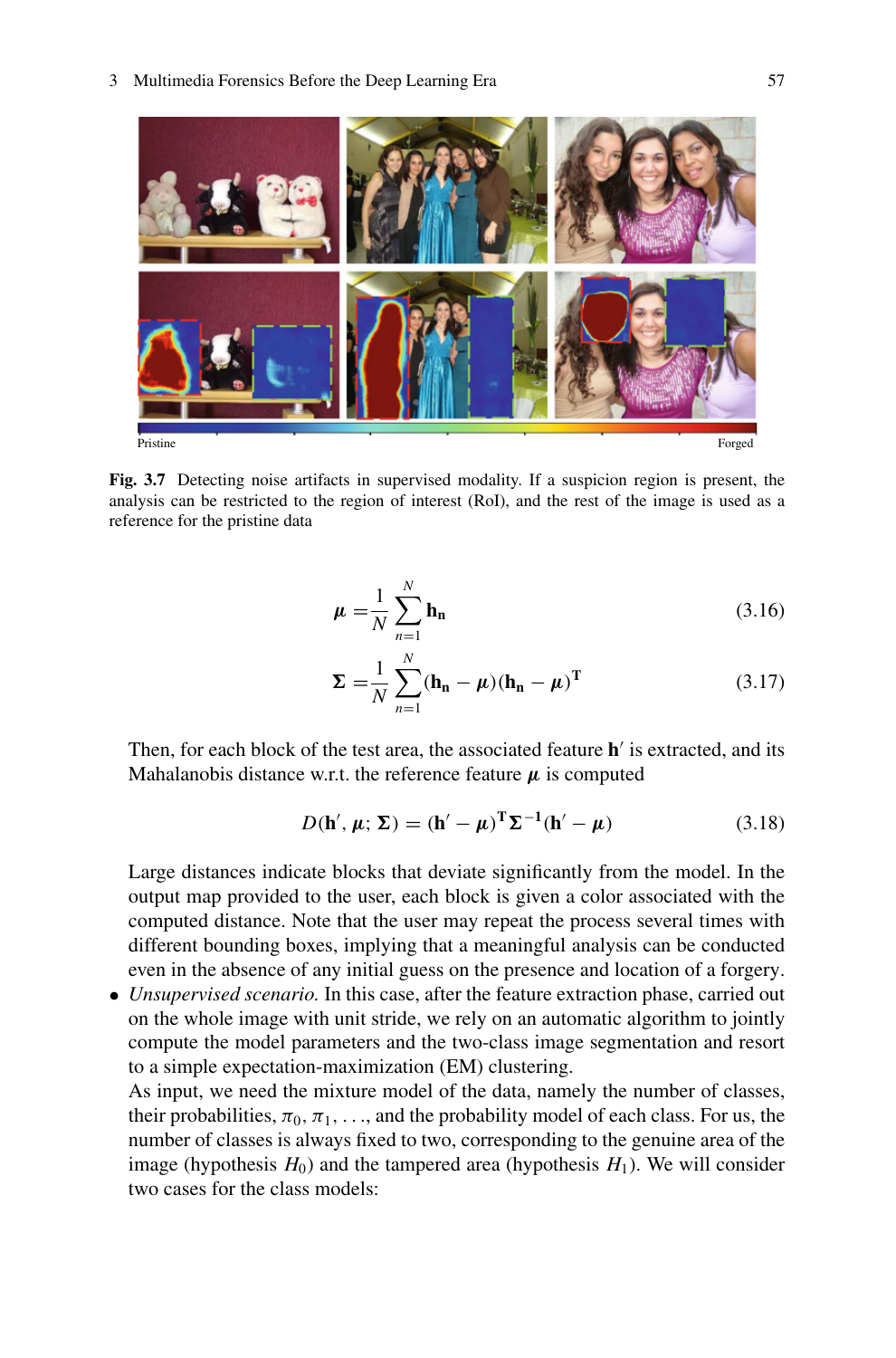1. both classes are modeled as multivariate Gaussian

$$
p(\mathbf{h}) = \pi_0 \mathcal{N}(\mathbf{h} | \boldsymbol{\mu}_0, \boldsymbol{\Sigma}_0) + \pi_1 \mathcal{N}(\mathbf{h} | \boldsymbol{\mu}_1, \boldsymbol{\Sigma}_1)
$$

2. class  $H_0$  is modeled as Gaussian, while class  $H_1$  is modeled as Uniform over the feature domain  $\Omega$ ,

$$
p(\mathbf{h}) = \pi_0 \mathcal{N}(\mathbf{h}|\boldsymbol{\mu}_0, \boldsymbol{\Sigma}_0) + \pi_1 \alpha_1 \mathbf{I}(\Omega)
$$

We note explicitly that the Gaussian model is only a handy simplification, lacking more precise information on the feature distribution. The first model is conceived for the case when the forged area is relatively large w.r.t. the whole image. Therefore, the two classes have the same dignity, and can be expected to emerge easily through the EM clustering. The block-wise decision statistic is the ratio between the two Mahalanobis distances.

When the forged region is very small, instead, the intra-class variability, mostly due to image content (e.g., flat vs. textured areas) may become dominant w.r.t. interclass differences, leading to wrong results. Therefore, we consider the Gaussian-Uniform model, which can be expected to deal better with these situations, and in fact has been often considered to account for the presence of outliers, e.g., [\[58](#page-22-3)]. Note that, in this case, the decision test reduces to comparing the Mahalanobis distance from the Gaussian model with a threshold  $\lambda$  as already done in [\[64](#page-22-4)]. Typically, forgeries are quite small with respect to the dimension of the image and often the latter model gives more satisfying results (some examples are shown in Fig. [3.8\)](#page-13-0). This idea has been extended to videos in [\[54\]](#page-21-11) where the noise residuals of consecutive frames are analyzed and suitable features are extracted to discover traces of both intra-frame and inter-frame manipulations.

<span id="page-13-0"></span>

**Fig. 3.8** Detecting noise artifacts in unsupervised modality (splicebuster). A clustering algorithm is used to distinguish pristine data from forged ones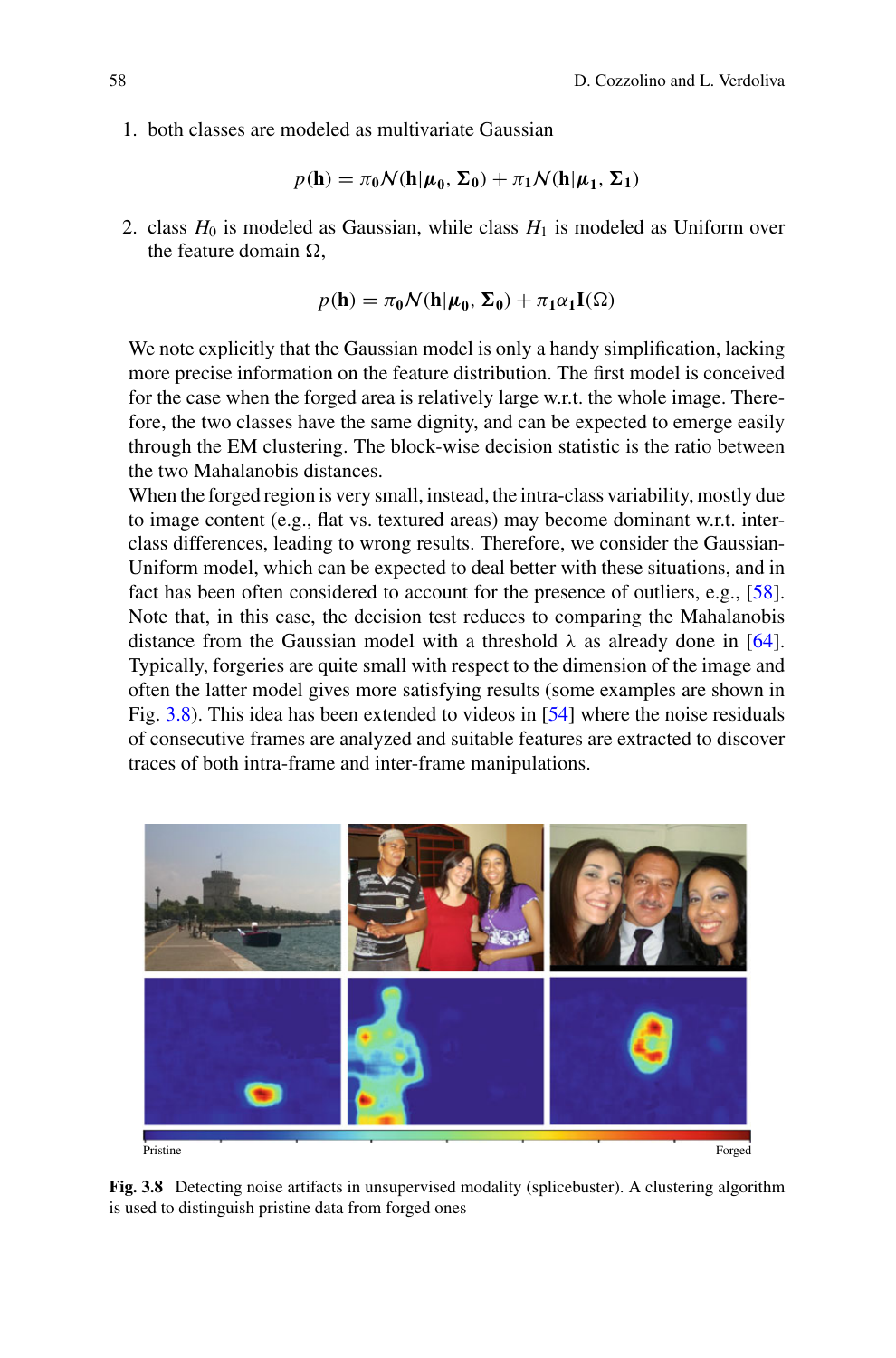## *3.3.2 Compression Artifacts*

Exploiting compression artifacts is a very powerful tool in image forensics. Most images are compressed using JPEG coding standard and whenever an image is edited, it will be subjected to a new compression step. An early popular approach is to exploit the so-called block artifact grid (BAG). In fact, because of the block-wise JPEG processing, discontinuities appear along the block boundaries of compressed images, giving rise to a distinctive and easily detected grid-like pattern [\[26](#page-20-12)]. In the presence of splicing or copy-move manipulations, the BAGs of inserted object and host image typically mismatch, enabling detection [\[45,](#page-21-12) [47](#page-21-13)].

Another common and very effective approach relies on double compression traces. In fact, when a JPEG-compressed image undergoes a local manipulation and is compressed again, double compression artifacts appear all over the image except in the forged region [\[48\]](#page-21-14). These artifacts change depending on whether the two compressions are spatially aligned or not [\[10,](#page-20-13) [13\]](#page-20-14). Other methods [\[32](#page-21-15), [44](#page-21-16), [55\]](#page-21-17) look for anomalies in the statistical distribution of the original DCT coefficients assumed to comply with the Benford law. More specifically, this empirical law states that the probability distribution of the first digits of DCT coefficients is logarithmic: w. More specifit<br>first digits of D<br> $p(d) = \log_{10} ($ 

$$
p(d) = \log_{10}\left(1 + \frac{1}{d}\right) \tag{3.19}
$$

If the image is modified, for example, double compressed, it will not follow anymore such distribution. In Fig. [3.9,](#page-14-0) we show an example of DCT coefficient histogram for a single compressed image and a double compressed one, together with the distribution of the first 14 AC coefficients of the DCT block.



<span id="page-14-0"></span>**Fig. 3.9** Histograms relative to the first 14 AC coefficients in the DCT block. On the left, the histograms for single and double compression. The single compression image satisfies the Laplacian distribution; this does not happen for the double compressed image. On the right, the histograms of the first digits for single and double compressed images. In the first case, the distribution follows Benford's law, while double compressed images deviate from such distribution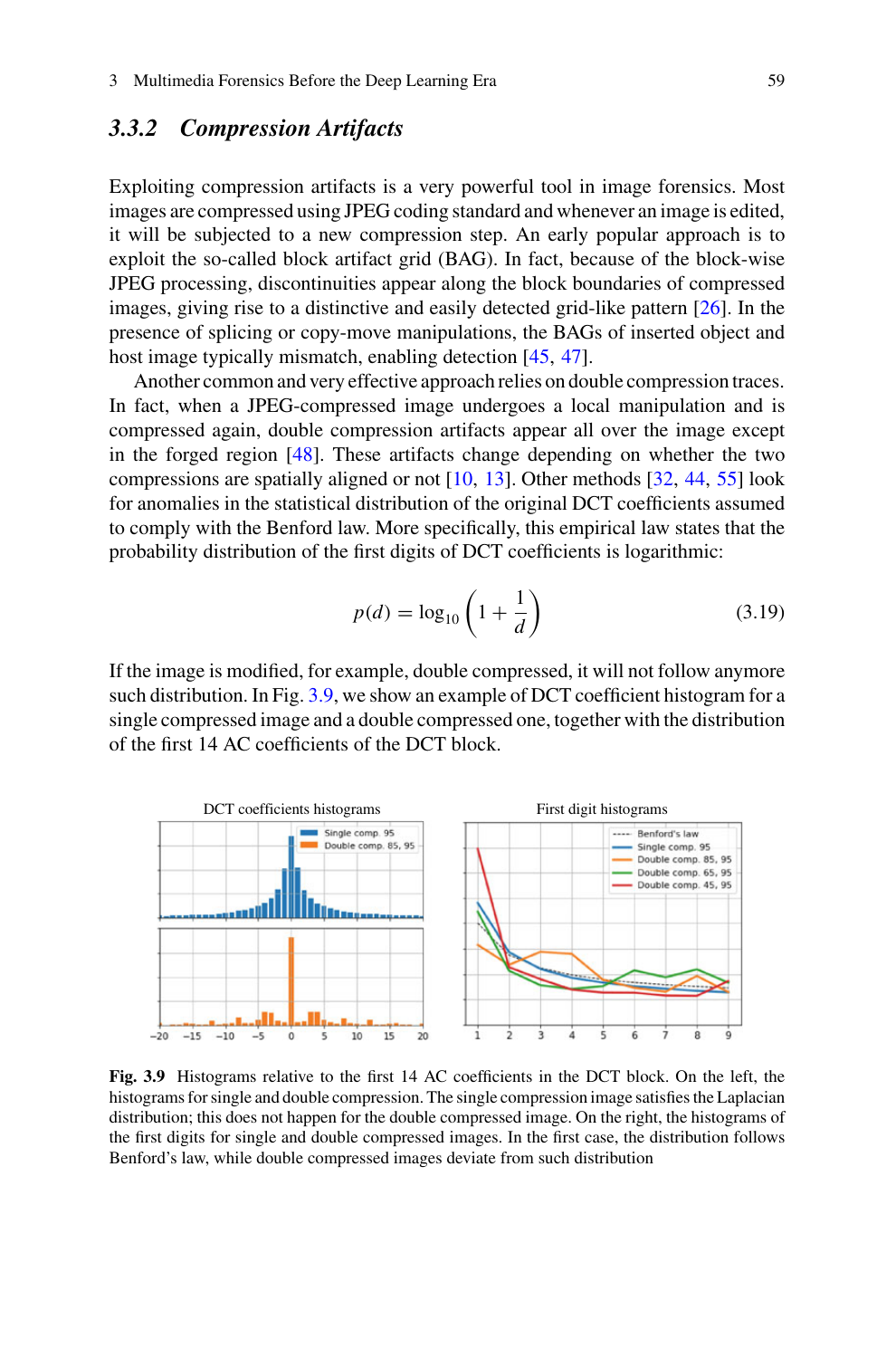Another approach relies on the so-called JPEG ghosts [\[27\]](#page-20-15) that arise in the manipulated area when two JPEG compressions use the same quality factor (QF). To highlight ghosts, the target image is compressed at all QFs and analyzed. This approach is also at the basis of the so-called Error Level Analysis (ELA), widely used by practitioners for its simplicity. A further direction is to exploit the model-specific implementations of the JPEG standard, including customized quantization tables and post-processing steps [\[40\]](#page-21-18). For example, in [\[1\]](#page-19-1) model-specific JPEG features have been defined, called JPEG dimples. These artifacts are caused by the specific procedure used when converting real to integer values, e.g., ceil, floor, and rounding operator, and represent a very discriminant clue for images saved in JPEG format.

Exploiting compression artifacts for detecting video manipulation is also possible, but it is much more difficult because of the complexity of the video coding algorithm. Traces of MPEG double compression were first highlighted in the seminal paper by Wang and Farid for detecting frame removal [\[65\]](#page-22-5). In fact, the de-synchronization caused by removing a group of frames introduces spikes in the Fourier transform of the motion vectors. A successive work by  $[62]$  $[62]$  tried to improve the double compression estimation especially in the more challenging scenario when the strength of the second compression increases and proposed a distinctive footprint, based on the variation of the macroblock prediction types in the reencoded P-frames.

## *3.3.3 Editing Artifacts*

When an image is manipulated, for example, by adding an object, it typically needs several post-processing steps to fit the new context well. These include geometric transformations, like rotation and scaling, contrast adjustment, and blurring, to smooth the object-background boundaries. Therefore, many papers focus on detecting these basic operations as a proxy for possible forgeries. Some methods [\[42](#page-21-19), [56\]](#page-21-10) try to detect traces of resampling, always necessary in the presence of rotation or resizing by exploiting periodic artifacts. Other approaches focus on anomalies on the boundaries of objects when a composition is performed [\[25\]](#page-20-16) or on blurring-related inconsistencies [\[3\]](#page-19-2).

A very common manipulation consists in copy-moving image regions to duplicate or hide objects. Of course, the presence of identical regions is a strong hint of forgery, but clones are often modified to disguise traces, and near-identical natural objects also exist, which complicate the forensic analysis. Studies on copy-move detection date back to 2003, with the seminal work of Fridrich et al. [\[31\]](#page-20-17). Since then, a large amount of the literature has grown on this topic. Effective and efficient solutions are now available which allow for copy-move detection even in the presence of rotation, resizing, and other geometric distortions [\[18](#page-20-18)]. The common pipeline for copy-moves methods is based on three main steps (see Fig. [3.10\)](#page-16-0):

• *feature extraction*: a suitable feature is computed for each pixel of interest, expressing the image behavior in its neighborhood;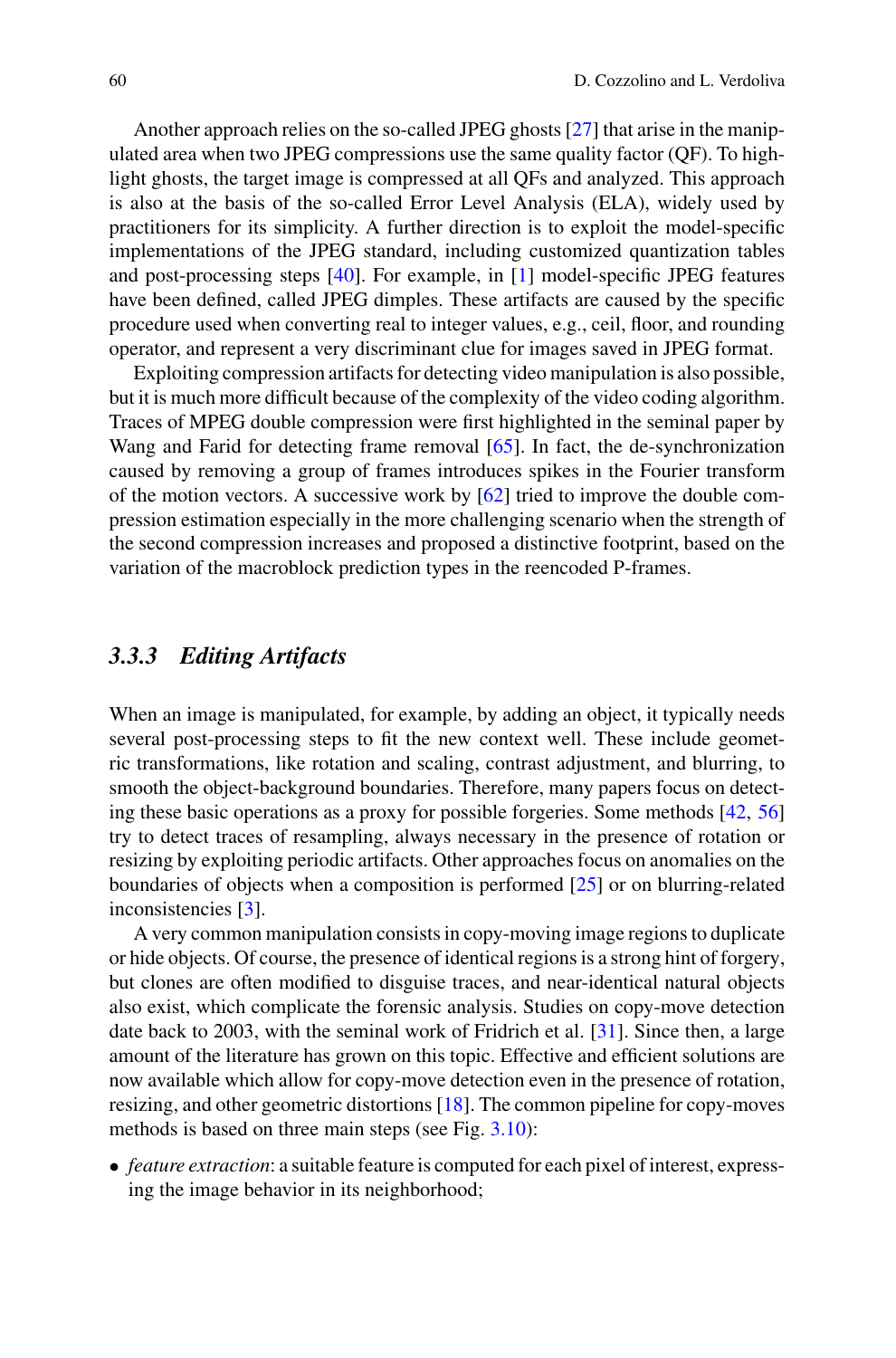

<span id="page-16-0"></span>**Fig. 3.10** Block diagram relative to copy-move forgery detection methods. The top stream is relative to key-point-based methods, while bottom stream is relative to dense-based methods. Both methodologies have three steps: a feature extraction, a matching search, and a filtering and postprocessing step

- *matching*: the best matching of each pixel is computed, based on the associated feature;
- *post-processing*: the offset field, linking pixels with their nearest neighbors, is filtered and processed in order to reduce false alarms.

Some methods [\[2](#page-19-3), [61](#page-22-7)] extract image key-points and characterize them by means of suitable local descriptors, such as Scale-Invariant Feature Transform (SIFT), Speeded Up Robust Feature (SURF), Local Binary Pattern (LBP), and other variants of these local features. They are very efficient, but work only for additive forgeries, and not on occlusive ones that typically involve smooth regions. This performance gap is shown in the extensive evaluation carried out in  $[18]$  and motivates the importance to work on a block-based approach that analyzes the whole image. Of course, in this case the major problem is complexity, since all pixels undergo the three phases of feature extraction, matching, and post-processing. First of all, it is important to use features that are robust to some common forms of distortion in order to deal for example with rotated and/or rescaled duplications. Circular harmonic transforms, such as Zernike moments and polar sine and cosine transforms, are well-suited to provide rotation invariance [\[22](#page-20-19), [59](#page-22-8)]. As for scale-invariance, research has mostly focused on variations of the Fourier-Mellin transform, based on a log-polar sampling.

Besides feature selection, the literature has devoted much attention to the matching step. In fact, an exhaustive search of the best matching (nearest neighbor) feature is prohibitive due to its huge complexity. A significant speed-up can be obtained by adopting some approximate nearest-neighbor search strategy, like kd-trees or locality-sensitive hashing. Nonetheless, computing the nearest-neighbor field (NNF) is too slow for the large images generated by today's cameras. A much better result can be obtained, however, by exploiting the strong regularity exhibited by the NNFs of natural images, where similar offsets are often associated with neighboring pixels, as done in PatchMatch [\[5\]](#page-19-4), a fast randomized algorithm which finds dense approximate nearest neighbor matches between image patches. The basic algorithm described above finds only a single nearest-neighbor, and does not deal with scale changes and rotations, hence in [\[22\]](#page-20-19) it has been proposed to add first-order predictors to the zeroorder predictors used in PatchMatch, so as to deal effectively also with linear object deformations. In Fig. [3.11,](#page-17-0) we show some results of this approach that can effectively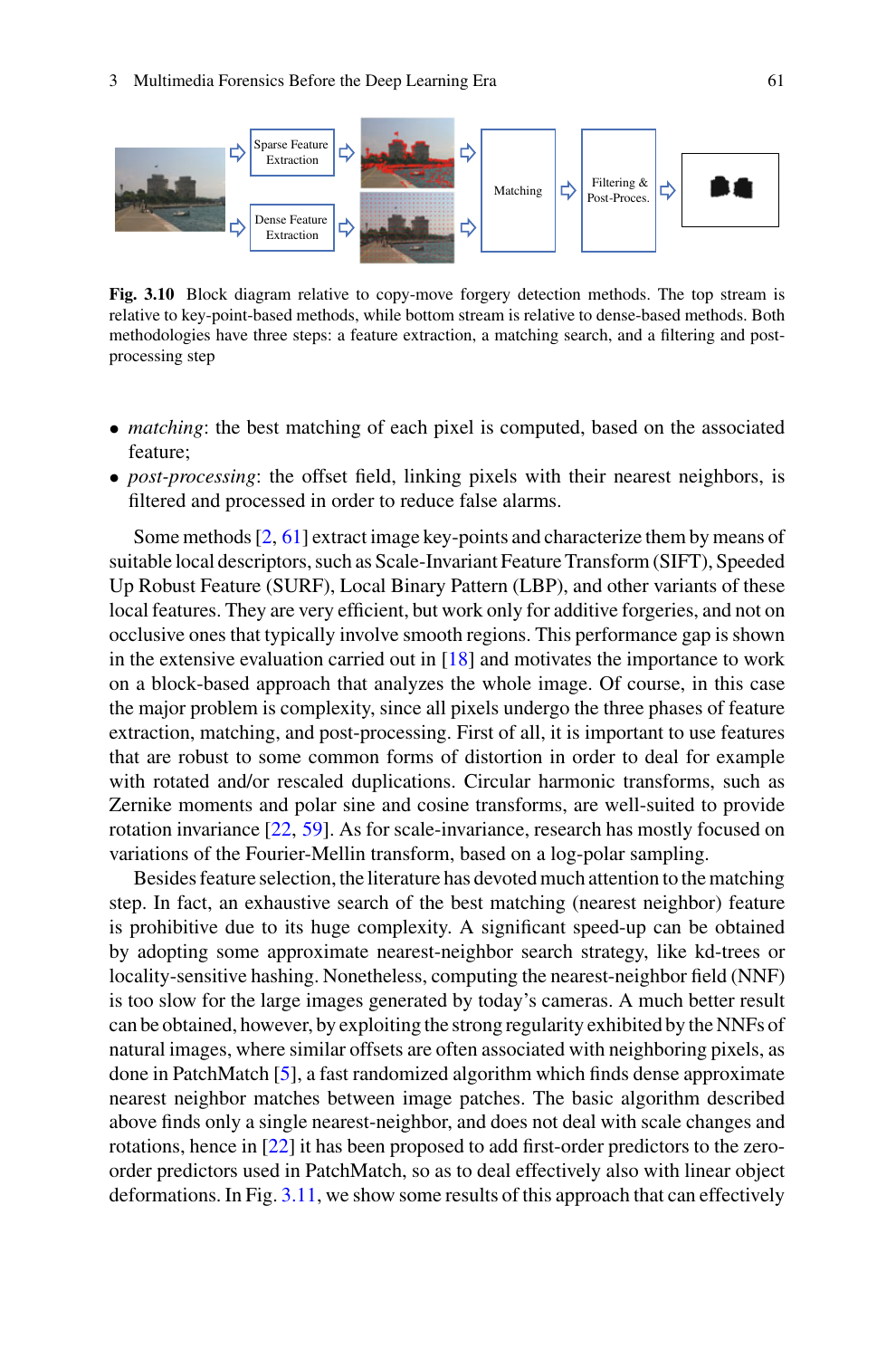

**Fig. 3.11** Examples of inpainting manipulated images with binary masks obtained using the densebased copy-move detection algorithm proposed in [\[23](#page-20-9)]

<span id="page-17-0"></span>deal both with additive manipulations and occlusive ones, typically carried out using inpainting methods.

Extensions to videos have been also proposed both for detection and localization [\[9,](#page-19-5) [24](#page-20-20)], the main issue being complexity, handled in [\[24](#page-20-20)] through a multi-scale processing and parallel implementation of a 3D version of the modified version of PatchMatch [\[22\]](#page-20-19).

## **3.4 Learning-Based Methods with Handcrafted Features**

These methods are based on machine learning and need large datasets of pristine and manipulated images. An important step is the definition of suitable features that help to discriminate between pristine and manipulated images, then a classifier is trained on a large number of examples of both types. The choice of the features depends on which type of traces one wants to discover. For example, some features have been devised to detect specific artifacts, especially those generated by double JPEG compression [\[14,](#page-20-4) [35](#page-21-20), [38](#page-21-21)].

However, more precious are the *universal* features, based on suitable image statistics, which allow detecting many types of manipulations. Major efforts have been devoted to finding good statistical models for natural images in order to select the features that guarantee the highest discriminative power. In order to single out statistical fluctuations caused by manipulation operations, it is important to first remove the semantic image content, to be regarded as noise [\[7\]](#page-19-6). The pioneering work of Farid and Lyu [\[28](#page-20-21)], back in 2003, proved the potential of statistics-based features extracted from the high-pass bands of the Wavelet domain. These features capture subtle variations in the image micro-textures and prove effective in many application fields beyond image forensics. Other approaches work on residuals in the DCT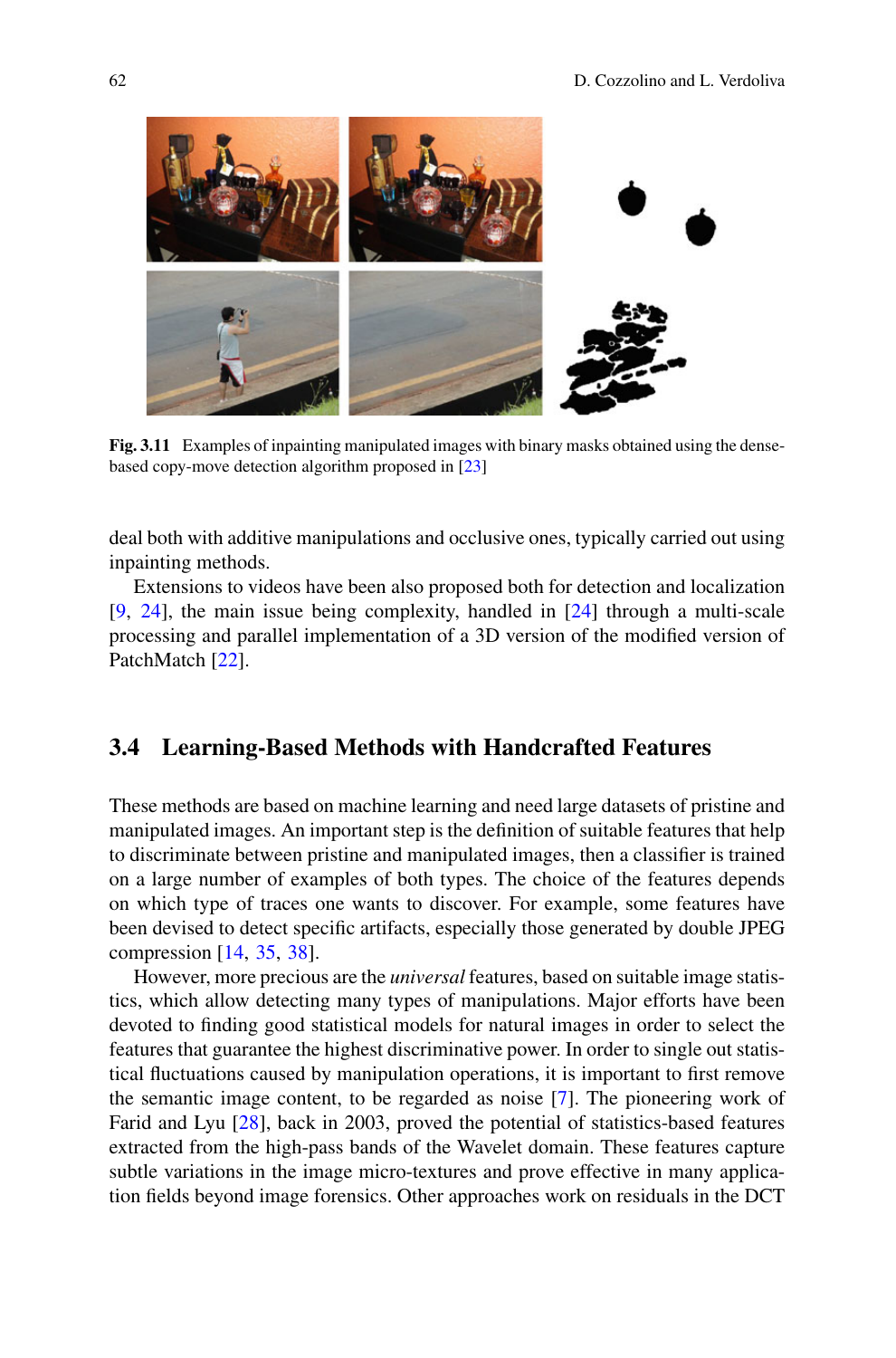domain [\[36\]](#page-21-22) or in the spatial domain [\[46,](#page-21-23) [66\]](#page-22-9). Particularly effective, again, are the features extracted from the high-pass filtered version of the image and that are on the co-occurrence of selected neighbors [\[30\]](#page-20-10) (see Fig. [3.6\)](#page-11-0).

As an alternative to the two-class problem, it is also possible to learn only from pristine images and then look for possible anomalies. Since cameras of the same model share proprietary design choices for both hardware and software, they will leave similar marks on the acquired images. Therefore, in [\[64](#page-22-4)] it was proposed to extract local descriptors from same-model noise residuals to build a reference statistical model. Then, at test time, the same descriptors are extracted in slidingwindow modality from the target noise residual and compared with the reference. Strong deviations from the reference statistics suggest the presence of a manipulation.

## **3.5 Conclusions**

Multimedia forensics has been an active research area for a long time and many approaches have been proposed to detect classic manipulations. PRNU-based methods represent very powerful tools, however, they need a certain amount of data coming from the camera in order to reliably estimate the sensor fingerprint. In addition, it is important to note that the internal pipeline of new cameras is changing, with more sophisticated software and hardware. For example, the introduction of new coding schemes and new shooting modes makes the classic sensor noise estimation less reliable [\[4](#page-19-7)] and calls for new ways of detecting the camera traces.

A major appeal of blind methods is that they do not require further data besides those under test. However, methods based on very specific details depend heavily on their statistical model, and mostly fail when the hypotheses do not hold. This happens, for example, when these images are posted on social networks and undergo a global resizing and compression. The final effect is to disrupt some specific clues and impairing sharply the performance of most methods, as shown in [\[63\]](#page-22-0). Copymove detectors, instead, are more reliable, even in the presence of post-processing, but can only detect cloning and some types of inpainting. On the contrary, methods based on noise patterns are quite general, and robust to post-processing, as they often do not depend on explicit statistical models but look for anomalies in the noise residual. Interestingly, many recent deep learning-based methods rely on these basic concepts [\[63\]](#page-22-0). For example, some of them include a constrained first layer that performs high-pass filtering of the image, in order to suppress the scene content and allow to work on residuals.

As for machine learning-based methods, they can achieve very good detection results: in the 2013 challenge the accuracy was around 94% [\[19\]](#page-20-11). However, performance depends heavily on the alignment between training set and test data. It is very high when training and test sets share the same cameras, same types of manipulation, same processing pipeline, like when a single dataset is split in training and test or cross-validation is used. As soon as unrelated datasets are used, the performance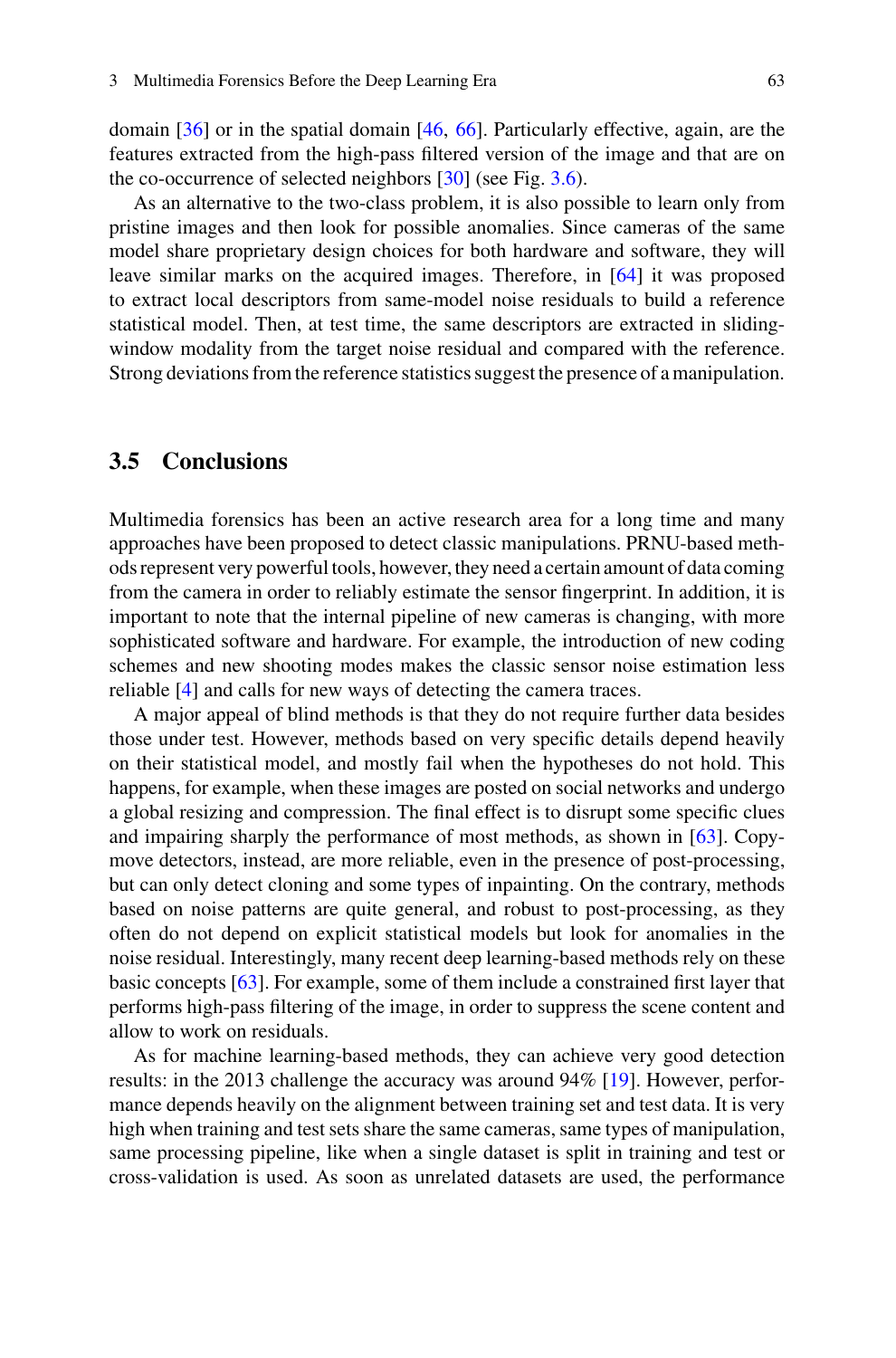drops sometimes to random guesses. Lack of robustness limits the applicability of learning-based approaches to very specific scenarios.

Moreover, a skilled attacker, aware of the principles on which forensic tools work, may enact some counter-forensic measure on purpose to evade detectors [\[6,](#page-19-8) [33](#page-21-24)]. Therefore, the integration of multiple tools, all designed to detect the same type of attack but under different approaches, may be expected to improve performance, and especially robustness with respect to both casual and malicious disturbances. In support of this hypothesis, it is worth mentioning that the winners of the First IEEE Image Forensics Challenge resorted to the fusion of multiple tools both for the detection and the localization tasks [\[19](#page-20-11), [20](#page-20-2)] and similar approaches are routinely used also for deep learning-based solutions. More in general, most of the key concepts and problems encountered in the context of AI-based forensics were already present and investigated in classical multimedia forensics, which therefore represents a necessary starting point for new advances.

**Acknowledgements** This material is based on research sponsored by the Defense Advanced Research Projects Agency (DARPA) and the Air Force Research Laboratory (AFRL) under agreement number FA8750-20-2-1004. The U.S. Government is authorized to reproduce and distribute reprints for Governmental purposes notwithstanding any copyright notation thereon. The views and conclusions contained herein are those of the authors and should not be interpreted as necessarily representing the official policies or endorsements, either expressed or implied, of DARPA and AFRL or the U.S. Government. This work is also supported by the PREMIER project, funded by the Italian Ministry of Education, University, and Research within the PRIN 2017 program and by a Google gift.

## **References**

- <span id="page-19-1"></span>1. Agarwal S, Farid H (2017) Photo forensics from JPEG dimples. In: IEEE international workshop on information forensics and security (WIFS), pp 1–6
- <span id="page-19-3"></span>2. Amerini I, Ballan L, Caldelli R, Bimbo AD, Serra G (2011) A SIFT-based forensic method for copy-move attack detection and transformation recovery. IEEE Trans Inform Forensics Secur 6(3):1099–1110
- <span id="page-19-2"></span>3. Bahrami K, Kot A, Li L, Li H (2015) Blurred image splicing localization by exposing blur type inconsistency. IEEE Trans Inform Forensics Secur 10(5):999–1009
- <span id="page-19-7"></span>4. Baracchi D, Iuliani M, Nencini A, Piva A (2020) Facing image source attribution on iPhone X. In: International workshop on digital forensics and watermarking (IWDW), pp 196–207
- <span id="page-19-4"></span>5. Barnes C, Shechtman E, Finkelstein A, Goldman DB (2009) PatchMatch: a randomized correspondence algorithm for structural image editing. ACM Trans Graph 28(3)
- <span id="page-19-8"></span>6. Barni M, Stamm M, Tondi B (2018) Adversarial multimedia forensics: overview and challenges ahead. In: European signal processing conference (Eusipco), pp 962–966
- <span id="page-19-6"></span>7. Bayram S, Avcibaş I, Sankur B, Memon N (2006) Image manipulation detection. J Electron Imaging 15(4):1–17
- <span id="page-19-0"></span>8. Bayram S, Sencar H, Memon N, Avcibas I (2005) Source camera identification based on CFA interpolation. In: IEEE international conference on image processing (ICIP), pp III–69
- <span id="page-19-5"></span>9. Bestagini P, Milani S, Tagliasacchi M, Tubaro S (2013) Local tampering detection in video sequences. In: IEEE international workshop on multimedia signal processing (MMSP), pp 488–493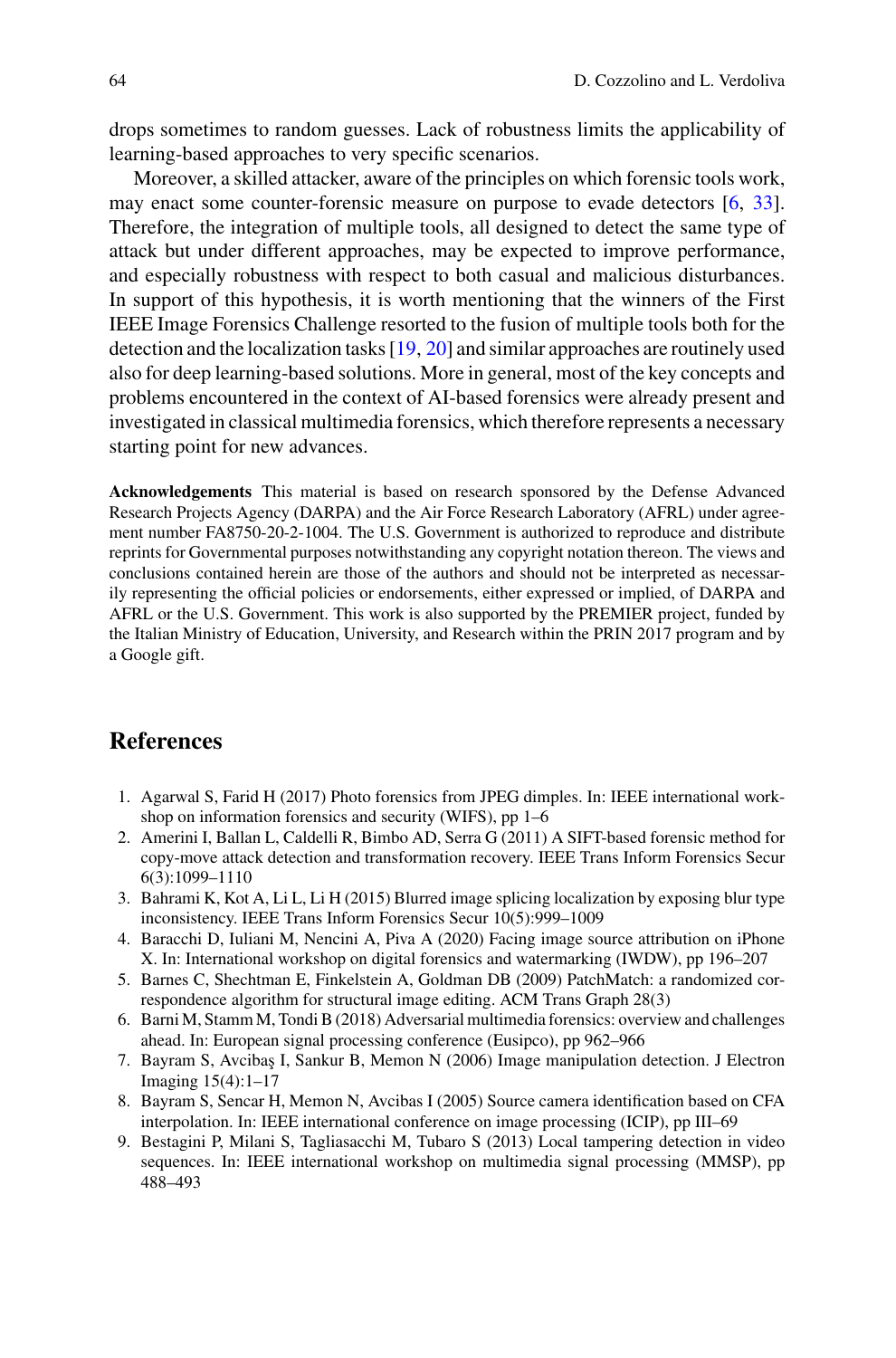- 3 Multimedia Forensics Before the Deep Learning Era 65
- <span id="page-20-13"></span>10. Bianchi T, Piva A (2012) Image forgery localization via block-grained analysis of JPEG artifacts. IEEE Trans Inform Forensics Secur 7(3):1003–1017
- <span id="page-20-7"></span>11. Cao H, Kot A (2009) Accurate detection of demosaicing regularity for digital image forensics. IEEE Trans Inform Forensics Secur 4(5):899–910
- <span id="page-20-1"></span>12. Chakraborty S, Kirchner M (2017) PRNU-based forgery detection with discriminative random fields. In: International symposium on electronic imaging: media watermarking, security, and forensics
- <span id="page-20-14"></span>13. Chen YL, Hsu CT (2011) Detecting recompression of JPEG images via periodicity analysis of compression artifacts for tampering detection. IEEE Trans Inform Forensics Secur 6(2):396– 406
- <span id="page-20-4"></span>14. Chen M, Fridrich J, Goljan M, Lukàš J (2008) Determining image origin and integrity using sensor noise. IEEE Trans Inform Forensics Secur 3(4):74–90
- <span id="page-20-5"></span>15. Chierchia G, Parrilli S, Poggi G, Sansone C, Verdoliva L (2010) On the influence of denoising in PRNU based forgery detection. In: ACM workshop on multimedia in forensics, security and intelligence, pp 117–122
- <span id="page-20-0"></span>16. Chierchia G, Poggi G, Sansone C, Verdoliva L (2014) A Bayesian-MRF approach for PRNUbased image forgery detection. IEEE Trans Inform Forensics Secur 9(4):554–567
- <span id="page-20-6"></span>17. Chierchia G, Cozzolino D, Poggi G, Sansone C, Verdoliva L (2014) Guided filtering for PRNUbased localization of small-size image forgeries. In: IEEE international conference on acoustics, speech and signal processing (ICASSP), pp 6231–6235
- <span id="page-20-18"></span>18. Christlein V, Riess C, Jordan J, Angelopoulou E (2012) An evaluation of popular copymove forgery detection approaches. IEEE Transactions on Information Forensics and Security 7(6):1841–1854
- <span id="page-20-11"></span>19. Cozzolino D, Gragnaniello D, Verdoliva L (2014a) Image forgery detection through residualbased local descriptors and block-matching. In: IEEE international conference on image processing (ICIP), pp 5297–5301
- <span id="page-20-2"></span>20. Cozzolino D, Gragnaniello D, Verdoliva L (2014b) Image forgery localization through the fusion of camera-based, feature-based and pixel-based techniques. In: IEEE international conference on image processing (ICIP), pp 5302–5306
- <span id="page-20-3"></span>21. Cozzolino D, Marra F, Poggi G, Sansone C, Verdoliva L (2017) PRNU-based forgery localization in a blind scenario. In: International conference on image analysis and processing (ICIAP), pp 569–579
- <span id="page-20-19"></span>22. Cozzolino D, Poggi G, Verdoliva L (2015) Efficient dense-field copy-move forgery detection. IEEE Trans Inform Forensics Secur 10(11):2284–2297
- <span id="page-20-9"></span>23. Cozzolino D, Poggi G, Verdoliva L (2015) Splicebuster: a new blind image splicing detector. In: IEEE international workshop on information forensics and security (WIFS), pp 1–6 (2015)
- <span id="page-20-20"></span>24. D'Amiano L, Cozzolino D, Poggi G, Verdoliva L (2019) A PatchMatch-based dense-field algorithm for video copy-move detection and localization. IEEE Trans Circ Syst Video Technol 29(3):669–682
- <span id="page-20-16"></span>25. Dong J, Wang W, Tan T, Shi Y (2006) Run-length and edge statistics based approach for image splicing detection. In: International workshop on digital watermarking, pp 177–187
- <span id="page-20-12"></span>26. Fan Z, de Queiroz R (2003) Identification of bitmap compression history: JPEG detection and quantizer estimation. IEEE Trans Image Process 12(2):230–235
- <span id="page-20-15"></span>27. Farid H (2009) Exposing digital forgeries from JPEG Ghosts. IEEE Trans Inform Forensics Secur 4(1):154–160
- <span id="page-20-21"></span>28. Farid H, Lyu S (2003) Higher-order wavelet statistics and their application to digital forensics. In: IEEE workshop on statistical analysis in computer vision, pp 1–8
- <span id="page-20-8"></span>29. Ferrara P, Bianchi T, De Rosa A, Piva A (2012) Image forgery localization via fine-grained analysis of CFA artifacts. IEEE Trans Inform Forensics Secur 7(5):1566–1577
- <span id="page-20-10"></span>30. Fridrich J, Kodovsky J (2012) Rich models for steganalysis of digital images. IEEE Transactions on Information Forensics and Security 7:868–882
- <span id="page-20-17"></span>31. Fridrich J, Soukal D, Lukáš J (2003) Detection of copy-move forgery in digital images. In: Proceedings of the 3rd digital forensic research workshop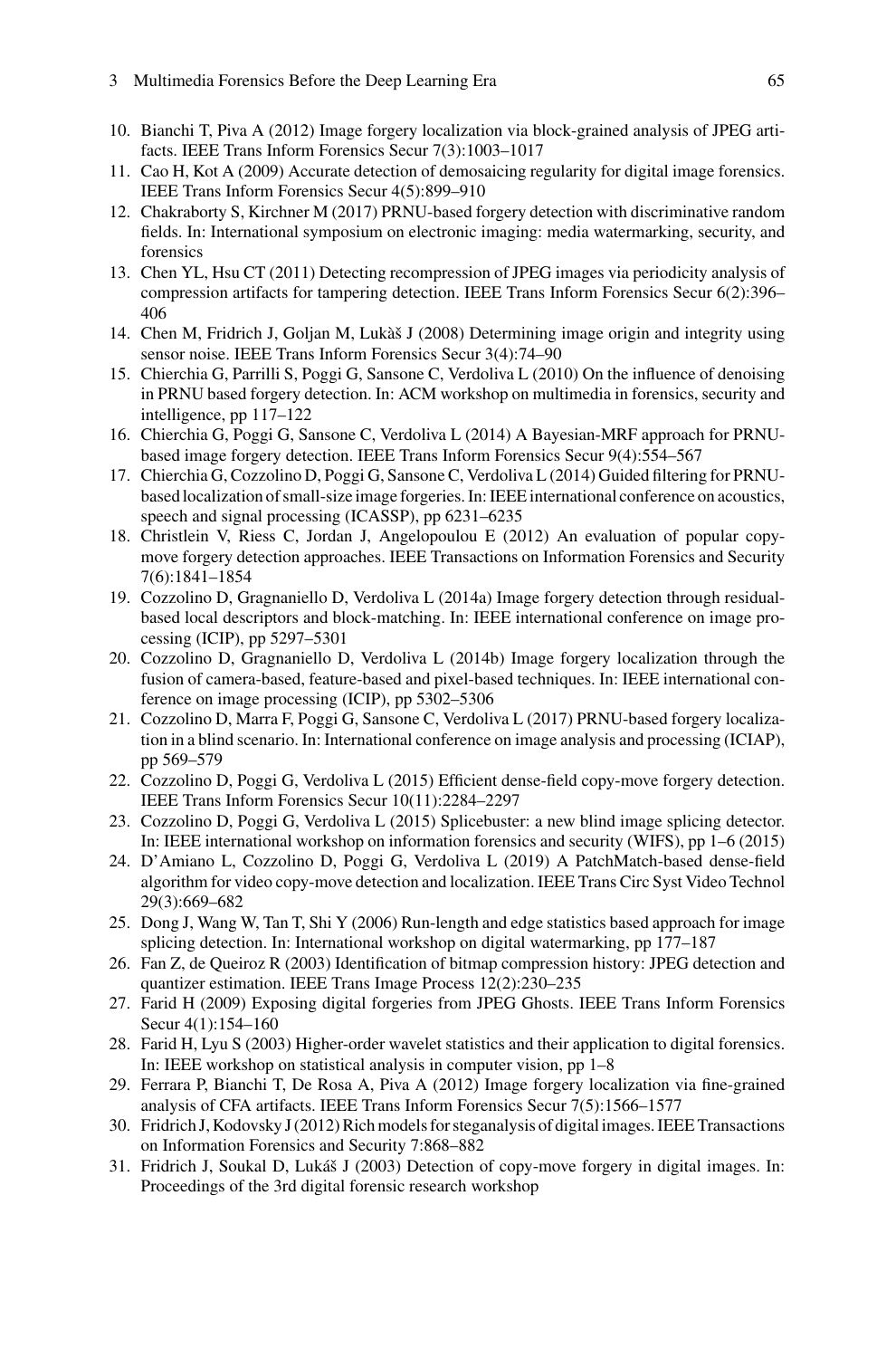- <span id="page-21-15"></span>32. Fu D, Shi Y, SuW (2007) A generalized Benford's law for JPEG coefficients and its applications in image forensics. In: Proceedings of SPIE, security, steganography, and watermarking of multimedia contents IX, 65051L
- <span id="page-21-24"></span>33. Gloe T, Kirchner M, Winkler A, Böhme R (2007) Can we trust digital image forensics? In: ACM international conference on multimedia, pp 78–86
- <span id="page-21-8"></span>34. He K, Sun J, Tang X (2013) Guided image filtering. IEEE Trans Pattern Anal Mach Intell 35(6):1387–1409
- <span id="page-21-20"></span>35. He J, Lin Z, Wang L, Tang X (2006) Detecting doctored JPEG images via DCT coefficient analysis. In: European conference on computer vision (ECCV), pp 425–435
- <span id="page-21-22"></span>36. He Z, Lu W, Sun W, Huang J (2012) Digital image splicing detection based on Markov features in DCT and DWT domain. Pattern Recogn 45:4292–4299
- <span id="page-21-7"></span>37. Healey G, Kondepudy R (1994) Radiometric CCD camera calibration and noise estimation. IEEE Trans Pattern Anal Mach Intell 16(3):267–276
- <span id="page-21-21"></span>38. Jiang X, He P, Sun T, Xie F, Wang S (2018) Detection of double compression with the same coding parameters based on quality degradation mechanism analysis. IEEE Trans Inform Forensics Secur 13(1):170–185
- <span id="page-21-0"></span>39. Johnson M, Farid H (2007) Exposing digital forgeries in complex lighting environments. IEEE Trans Inform Forensics Secur 2(3):450–461
- <span id="page-21-18"></span>40. Kee E, Johnson M, Farid H (2011) Digital image authentication from JPEG headers. IEEE Trans Inform Forensics Secur 6(3):1066–1075
- <span id="page-21-1"></span>41. Kee E, O'Brien J, Farid H (2013) Exposing photo manipulation with inconsistent shadows. ACM Trans Graph 32(3):28–58
- <span id="page-21-19"></span>42. Kirchner M (2008) Fast and reliable resampling detection by spectral analysis of fixed linear predictor residue. In: 10th ACM workshop on multimedia and security, pp 11–20
- <span id="page-21-4"></span>43. Korus P, Huang J (2017) Multi-scale analysis strategies in PRNU-based tampering localization. IEEE Trans Inf Forensics Secur 12(4):809–824
- <span id="page-21-16"></span>44. Li B, Shi Y, Huang J (2008) Detecting doubly compressed JPEG images by using mode based first digit features. In: IEEE workshop on multimedia signal processing (MMSP), pp 730–735
- <span id="page-21-12"></span>45. Li W, Yuan Y, Yu N (2009) Passive detection of doctored JPEG image via block artifact grid extraction. Signal Processing 89(9):1821–1829
- <span id="page-21-23"></span>46. Li H, Luo W, Qiu X, Huang J (2018) Identification of various image operations using residualbased features. IEEE Trans Circ Syst Video Technol 28(1):31–45
- <span id="page-21-13"></span>47. Lin Z, He J, Tang X, Tang CK (2009) Fast, automatic and fine-grained tampered JPEG image detection via DCT coefficient analysis. Pattern Recognition 42(11):2492–2501
- <span id="page-21-14"></span>48. Lukáš J, Fridrich J (2003) Estimation of primary quantization matrix in double compressed JPEG images. In: Proceedings of the 3rd digital forensic research workshop
- <span id="page-21-3"></span>49. Lukàš J, Fridrich J, Goljan M (2006) Detecting digital image forgeries using sensor pattern noise. In: Proceedings of SPIE, pp 362–372
- <span id="page-21-9"></span>50. Lyu S, Pan X, Zhang X (2014) Exposing region splicing forgeries with blind local noise estimation. Int J Comput Vis 110(2):202–221
- <span id="page-21-5"></span>51. Mandelli S, Bestagini P, Tubaro S, Cozzolino D, Verdoliva L (2017) Blind detection and localization of video temporal splicing exploiting sensor-based footprints. In: European signal processing conference (EUSIPCO), pp 1362–1366
- <span id="page-21-2"></span>52. Milani S, Fontani M, Bestagini P, Barni M, Piva A, Tagliasacchi M, Tubaro S (2012) An overview on video forensics. APSIPA Trans Signal Inform Process 1
- <span id="page-21-6"></span>53. Mondaini N, Caldelli R, Piva A, Barni M, Cappellini V (2017) Detection of malevolent changes in digital video for forensic applications. In: SPIE Security, steganography, and watermarking of multimedia contents IX, pp 300–311
- <span id="page-21-11"></span>54. Mullan P, Cozzolino D, Verdoliva L, Riess C (2017) Residual-based forensic comparison of video sequences. In: IEEE international conference on image processing (ICIP), pp 1507–1511
- <span id="page-21-17"></span>55. Pasquini C, Boato G, Pèrez-Gonzàlez F (2017) Statistical detection of JPEG traces in digital images in uncompressed formats. IEEE Trans Inform Forensics Secur 12(12):2890–2905
- <span id="page-21-10"></span>56. Popescu A, Farid H (2004) Statistical tools for digital forensics. In: International workshop on information hiding, pp 128–147